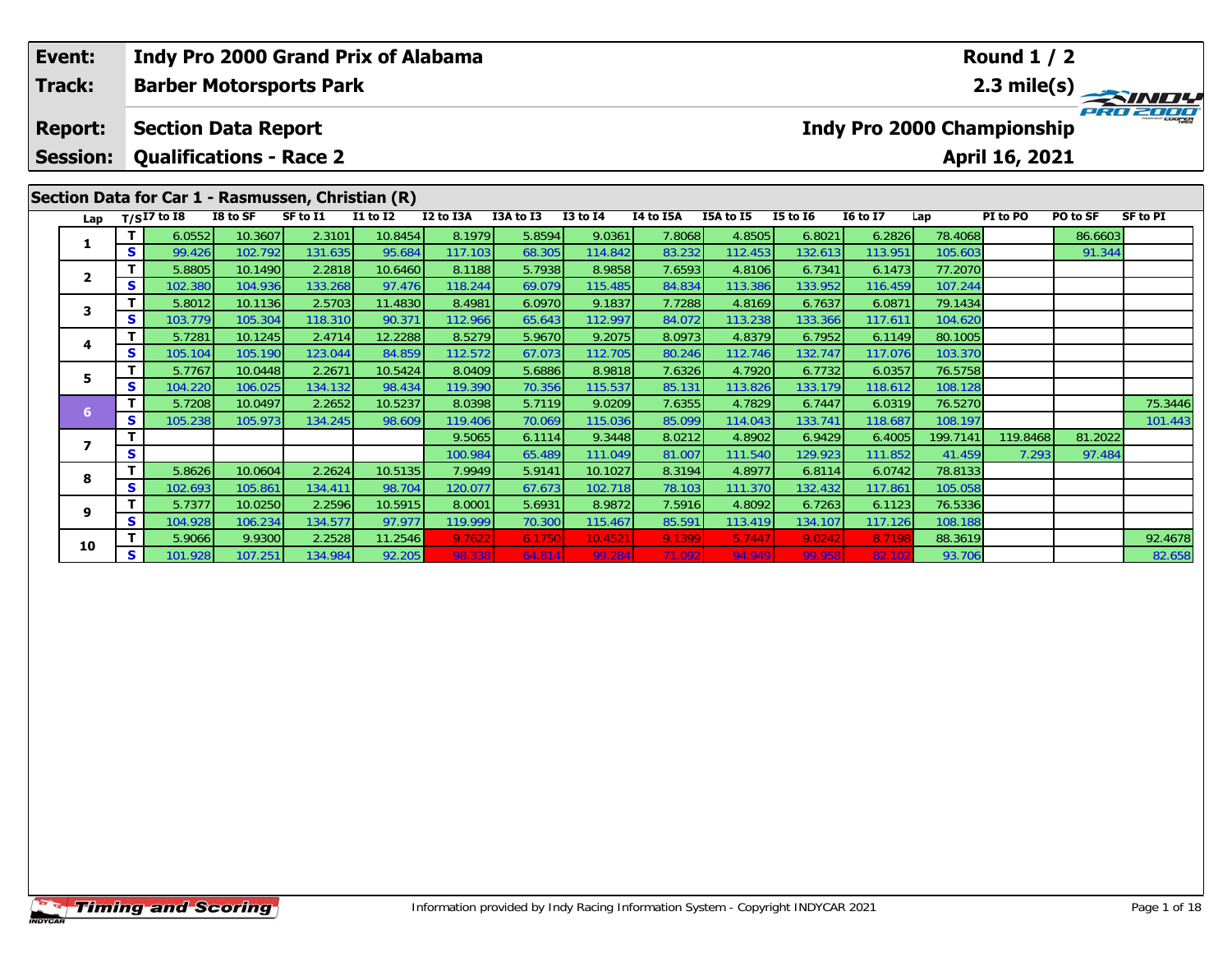| Event:<br>Track: |          |                                |          | <b>Barber Motorsports Park</b>              | Indy Pro 2000 Grand Prix of Alabama |           |           |                 |           |           |                 |                                   |          | <b>Round 1/2</b> |          | 2.3 mile(s) |
|------------------|----------|--------------------------------|----------|---------------------------------------------|-------------------------------------|-----------|-----------|-----------------|-----------|-----------|-----------------|-----------------------------------|----------|------------------|----------|-------------|
| <b>Report:</b>   |          | <b>Section Data Report</b>     |          |                                             |                                     |           |           |                 |           |           |                 | <b>Indy Pro 2000 Championship</b> |          |                  |          | PRO 2000    |
| <b>Session:</b>  |          | <b>Qualifications - Race 2</b> |          |                                             |                                     |           |           |                 |           |           |                 |                                   |          | April 16, 2021   |          |             |
|                  |          |                                |          | Section Data for Car 11 - Yeany, Hunter (R) |                                     |           |           |                 |           |           |                 |                                   |          |                  |          |             |
|                  |          | Lap $T/SI7$ to I8              | I8 to SF | SF to I1                                    | <b>I1 to I2</b>                     | I2 to I3A | I3A to I3 | <b>I3 to I4</b> | I4 to I5A | I5A to I5 | <b>I5 to 16</b> | <b>16 to 17</b>                   | Lap      | PI to PO         | PO to SF | SF to PI    |
|                  |          | 6.4197                         | 10.6466  | 2.3334                                      | 11.1309                             | 8.2997    | 6.3502    | 10.9751         | 8.1279    | 5.3147    | 7.6538          | 6.6552                            | 83.9072  |                  | 89.1549  |             |
|                  | s l      | 93.781                         | 100.032  | 130.321                                     | 93.229                              | 115.667   | 63.026    | 94.553          | 79.943    | 102.631   | 117.856         | 107.571                           | 98.680   |                  | 88.788   |             |
| $\mathbf{2}$     |          | 6.0532                         | 10.1969  | 2.2865                                      | 10.8304                             | 8.1277    | 5.9548    | 9.0150          | 7.6456    | 4.8434    | 6.7816          | 6.3399                            | 78.0750  |                  |          |             |
|                  | S.       | 99.459                         | 104.444  | 132.994                                     | 95.816                              | 118.115   | 67.211    | 115.111         | 84.986    | 112.618   | 133.014         | 112.921                           | 106.052  |                  |          |             |
| 3                |          | 6.0579                         | 10.2279  | 2.2802                                      | 10.8001                             | 8.1269    | 5.8763    | 9.0135          | 7.6492    | 4.8472    | 6.7960          | 6.2149                            | 77.8901  |                  |          |             |
|                  | <b>S</b> | 99.382                         | 104.127  | 133.362                                     | 96.085                              | 118.126   | 68.109    | 115.130         | 84.946    | 112.530   | 132.732         | 115.192                           | 106.304  |                  |          |             |
| 4                |          | 5.9767                         | 10.3064  | 2.2844                                      | 11.2624                             | 8.1690    | 5.9960    | 9.0399          | 7.8131    | 4.8132    | 6.7616          | 6.2053                            | 78.6280  |                  |          |             |
|                  | S.       | 100.732                        | 103.334  | 133.116                                     | 92.141                              | 117.517   | 66.749    | 114.794         | 83.165    | 113.325   | 133.407         | 115.371                           | 105.306  |                  |          |             |
| 5                |          | 5.9532                         | 10.2798  | 2.2853                                      | 10.7245                             | 8.1292    | 5.8352    | 9.0281          | 7.6241    | 4.8185    | 6.8015          | 6.1700                            | 77.6494  |                  |          | 78.9605     |
|                  | S.       | 101.130                        | 103.601  | 133.064                                     | 96.762                              | 118.093   | 68.588    | 114.944         | 85.226    | 113.200   | 132.624         | 116.031                           | 106.633  |                  |          | 96.798      |
| 6                |          |                                |          |                                             |                                     | 9.3122    | 6.7583    | 10.2039         | 8.7478    | 4.9496    | 8.4885          | 7.1459                            | 261.2320 | 173.0874         | 87.3195  |             |
|                  | S        |                                |          |                                             |                                     | 103.091   | 59.220    | 101.699         | 74.278    | 110.2021  | 106.267         | 100.185                           | 31.696   | 5.050            | 90.655   |             |

**<sup>T</sup>** 6.1454 10.5736 2.3034 10.8954 8.1134 5.9787 9.0842 7.7804 4.8456 6.7794 6.0019 78.5014 **<sup>S</sup>** 97.967 100.723 132.018 95.245 118.323 66.942 114.234 83.514 112.567 133.057 119.280 105.476

**<sup>T</sup>** 5.8501 10.2021 2.2774 10.6154 8.0708 5.7778 9.0395 7.6034 4.8096 6.7329 **<sup>S</sup>** 102.912 104.390 133.525 97.757 118.947 69.270 114.799 85.458 113.410 133.976

**7**

**8**

105.476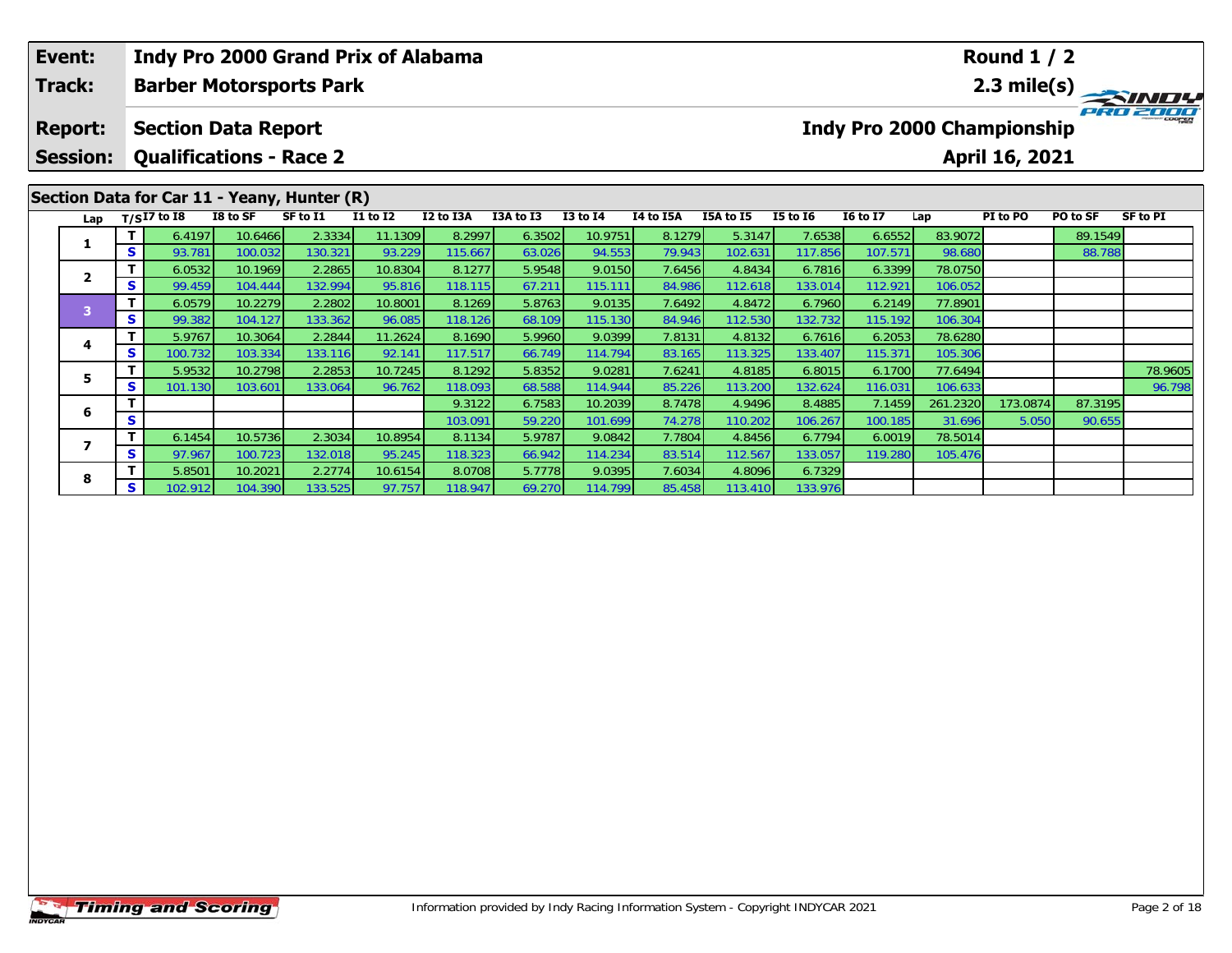| Event:                            |          | <b>Indy Pro 2000 Grand Prix of Alabama</b>                   |                   |                   |              |                   |                  |                   |                  |                   |                   |                                   |                    | <b>Round 1 / 2</b> |          |                 |
|-----------------------------------|----------|--------------------------------------------------------------|-------------------|-------------------|--------------|-------------------|------------------|-------------------|------------------|-------------------|-------------------|-----------------------------------|--------------------|--------------------|----------|-----------------|
| Track:                            |          | <b>Barber Motorsports Park</b>                               |                   |                   |              |                   |                  |                   |                  |                   |                   |                                   |                    |                    |          | 2.3 mile(s)     |
| <b>Report:</b><br><b>Session:</b> |          | <b>Section Data Report</b><br><b>Qualifications - Race 2</b> |                   |                   |              |                   |                  |                   |                  |                   |                   | <b>Indy Pro 2000 Championship</b> |                    | April 16, 2021     |          |                 |
|                                   |          | Section Data for Car 18 - McElrea, Hunter                    |                   |                   |              |                   |                  |                   |                  |                   |                   |                                   |                    |                    |          |                 |
| Lap                               |          | $T/SI\overline{7}$ to I8                                     | I8 to SF          | SF to I1          | $I1$ to $I2$ | I2 to I3A         | I3A to I3        | <b>I3 to I4</b>   | I4 to I5A        | I5A to I5         | <b>I5 to 16</b>   | <b>I6 to I7</b>                   | Lap                | PI to PO           | PO to SF | <b>SF to PI</b> |
| 1                                 | т        | 5.7239                                                       | 10.2878           | 2.3104            | 10.7871      | 8.2726            | 5.8895           | 9.1510            | 7.7504           | 4.8770            | 6.8444            | 6.0768                            | 77.9709            |                    | 80.1979  |                 |
|                                   | S.       | 105.181                                                      | 103.521           | 131.618           | 96.201       | 116.046           | 67.956           | 113.400           | 83.837           | 111.842           | 131.793           | 117.810                           | 106.193            |                    | 98.705   |                 |
| $\overline{2}$                    | T.       | 5.6841                                                       | 10.2846           | 2.3009            | 10.6377      | 8.2427            | 5.8212           | 9.0835            | 7.6393           | 4.8635            | 6.8277            | 5.9997                            | 77.3849            |                    |          |                 |
|                                   | <b>S</b> | 105.917                                                      | 103.553           | 132.162           | 97.552       | 116.467           | 68.753           | 114.243           | 85.057           | 112.153           | 132.116           | 119.324                           | 106.998            |                    |          |                 |
| 3                                 | т        | 5.5924                                                       | 10.3166           | 2.2983            | 10.5825      | 8.1656            | 5.7616           | 9.0703            | 7.6289           | 4.8478            | 6.8219            | 5.9302                            | 77.0161            |                    |          |                 |
|                                   | <b>S</b> | 107.654                                                      | 103.232           | 132.311           | 98.061       | 117.566           | 69.465           | 114.409           | 85.173           | 112.516           | 132.228           | 120.723                           | 107.510            |                    |          |                 |
| 4                                 |          | 5.6009                                                       | 10.2967           | 2.2879            | 10.6553      | 8.1622            | 5.7500           | 9.0643            | 7.6852           | 4.8345            | 6.7991            | 6.0565                            | 77.1926            |                    |          |                 |
|                                   | <b>S</b> | 107.491                                                      | 103.431           | 132.913           | 97.391       | 117.615           | 69.605           | 114.485           | 84.549           | 112.825           | 132.671           | 118.205                           | 107.264            |                    |          |                 |
| 5.                                |          | 5.6997<br>105.628                                            | 11.0619<br>96.276 | 2.3183<br>131.170 | 10.8962      | 8.2463            | 5.8451           | 9.0842<br>114.234 | 7.8477<br>82.798 | 4.8414            | 6.8012            | 6.0656                            | 78.7076<br>105.199 |                    |          | 77.5762         |
|                                   | <b>S</b> |                                                              |                   |                   | 95.238       | 116.416<br>8.6779 | 68.472<br>6.2556 | 9.4812            | 8.5195           | 112.665<br>4.9064 | 132.630<br>6.8762 | 118.028<br>6.3319                 | 209.0912           | 127.8401           | 81.7079  | 98.525          |
| 6                                 | S        |                                                              |                   |                   |              | 110.626           | 63.979           | 109.451           | 76.269           | 111.172           | 131.184           | 113.064                           | 39.600             | 6.837              | 96.881   |                 |
|                                   | т        | 5.8062                                                       | 10.2808           | 2.3006            | 10.7535      | 8.3237            | 7.9541           | 10.1761           | 8.2013           | 6.6332            | 7.4092            | 6.0981                            | 83.9368            |                    |          |                 |
| $\overline{ }$                    | <b>S</b> | 103.690                                                      | 103.591           | 132.179           | 96.501       | 115.333           | 50.317           | 101.977           | 79.228           | 82.231            | 121.747           | 117.399                           | 98.646             |                    |          |                 |
|                                   | т        | 5.5471                                                       | 10.2701           | 2.2771            | 10.5138      | 8.0665            | 5.7379           | 9.0933            | 7.6416           | 4.8385            | 6.7625            | 5.9512                            | 76.6996            |                    |          |                 |
| 8                                 | <b>S</b> | 108.533                                                      | 103.699           | 133.543           | 98.701       | 119.011           | 69.752           | 114.120           | 85.031           | 112.732           | 133.389           | 120.297                           | 107.954            |                    |          |                 |
|                                   | т        | 5.5911                                                       | 10.1059           | 2.2688            | 10.8346      | 8.1905            | 5.7920           | 10.3565           | 8.9863           | 6.1945            | 10.7091           | 8.855                             | 87.8848            |                    |          | 95.2775         |
| 9                                 | S        | 107.679                                                      | 105.384           | 134.032           | 95.779       | 117.209           | 69.100           | 100.20            | 72.307           | 88.055            | 84.232            | 80.84                             | 94.214             |                    |          | 80.220          |
|                                   |          |                                                              |                   |                   |              |                   |                  |                   |                  |                   |                   |                                   |                    | 189.2486           |          |                 |
| 10                                | S.       |                                                              |                   |                   |              |                   |                  |                   |                  |                   |                   |                                   |                    | 4.619              |          |                 |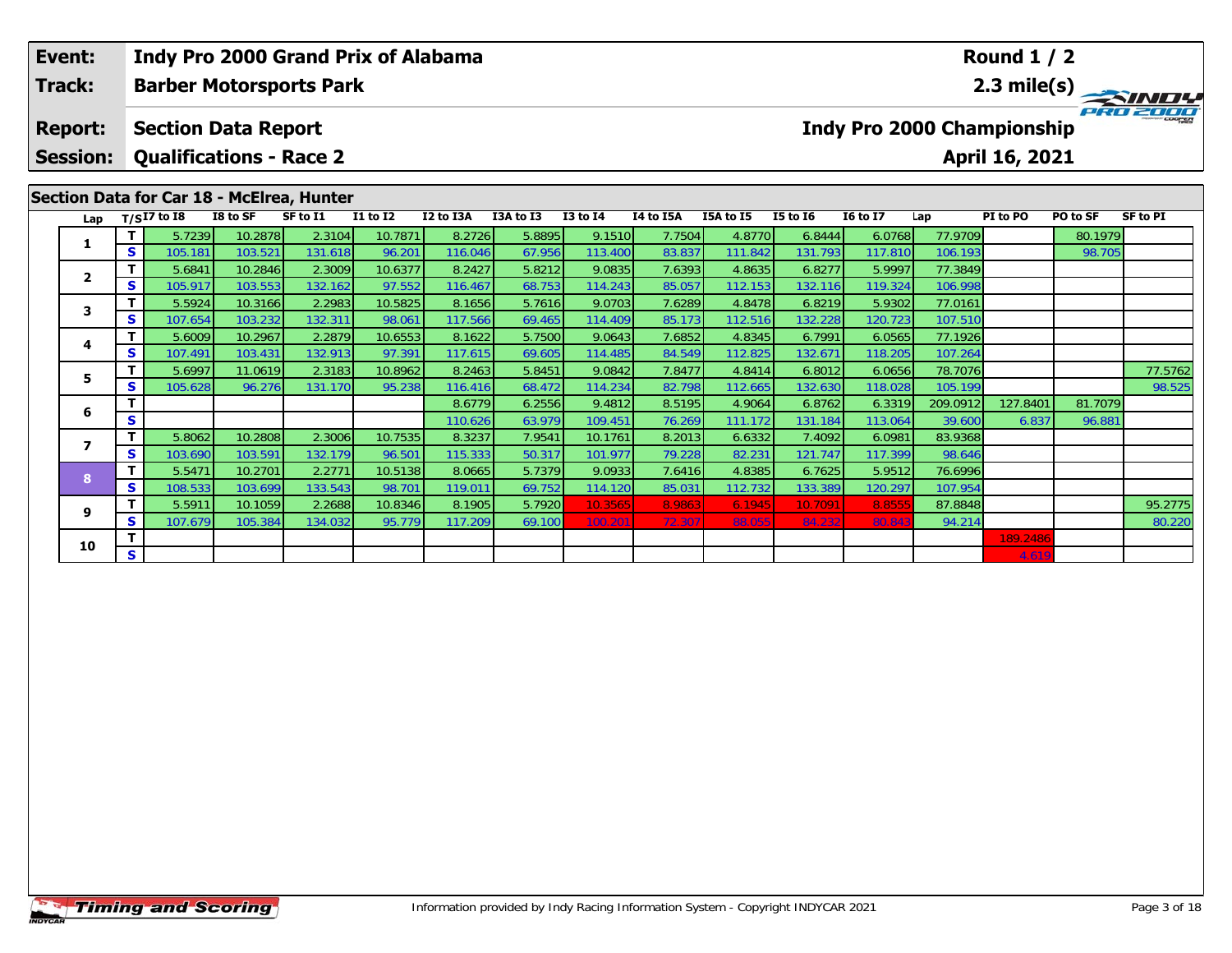|  | Event:<br><b>Track:</b><br><b>Report:</b><br><b>Session:</b><br>Section Data for Car 20 - Lazier, Flinn (R) |        |                            | Indy Pro 2000 Grand Prix of Alabama |                                |          |           |           |                 |           |           |                 |                                   | <b>Round 1/2</b> |                |          |                 |
|--|-------------------------------------------------------------------------------------------------------------|--------|----------------------------|-------------------------------------|--------------------------------|----------|-----------|-----------|-----------------|-----------|-----------|-----------------|-----------------------------------|------------------|----------------|----------|-----------------|
|  |                                                                                                             |        |                            |                                     | <b>Barber Motorsports Park</b> |          |           |           |                 |           |           |                 |                                   |                  |                |          |                 |
|  |                                                                                                             |        | <b>Section Data Report</b> |                                     |                                |          |           |           |                 |           |           |                 | <b>Indy Pro 2000 Championship</b> |                  |                |          | PRO 2000        |
|  |                                                                                                             |        |                            |                                     | <b>Qualifications - Race 2</b> |          |           |           |                 |           |           |                 |                                   |                  | April 16, 2021 |          |                 |
|  |                                                                                                             |        |                            |                                     |                                |          |           |           |                 |           |           |                 |                                   |                  |                |          |                 |
|  |                                                                                                             |        | Lap $T/SI7$ to I8          | I8 to SF                            | SF to I1                       | I1 to I2 | I2 to I3A | I3A to I3 | <b>I3 to I4</b> | I4 to I5A | I5A to I5 | <b>I5 to 16</b> | <b>16 to 17</b>                   | Lap              | PI to PO       | PO to SF | <b>SF to PI</b> |
|  |                                                                                                             |        | 6.3792                     | 10.4453                             | 2.3419                         | 11.1822  | 8.3535    | 5.9985    | 9.3061          | 7.9924    | 4.9271    | 7.2796          | 6.5415                            | 80.7473          |                | 83.7623  |                 |
|  |                                                                                                             | S.     | 94.376                     | 101.960                             | 129.848                        | 92.802   | 114.922   | 66.721    | 111.510         | 81.299    | 110.705   | 123.914         | 109.441                           | 102.542          |                | 94.504   |                 |
|  | $\mathbf{2}$                                                                                                | 6.1961 | 10.2294                    | 2.3326                              | 10.8826                        | 8.3401   | 5.9916    | 9.1801    | 7.8416          | 4.8930    | 6.8936    | 6.2967          | 79.0774                           |                  |                |          |                 |
|  |                                                                                                             | S.     | 97.165                     | 104.112                             | 130.366                        | 95.357   | 115.107   | 66.798    | 113.041         | 82.862    | 111.477   | 130.853         | 113.696                           | 104.708          |                |          |                 |
|  |                                                                                                             |        | 5.9662                     | 10.2773                             | 2.3372                         | 10.9304  | 8.2722    | 5.8393    | 9.2035          | 7.8265    | 4.8842    | 6.9064          | 6.3456                            | 78.7888          |                |          |                 |
|  | 3<br>S.<br>4<br>S.<br>5<br>S.                                                                               |        | 100.909                    | 103.626                             | 130.109                        | 94.940   | 116.051   | 68.540    | 112.754         | 83.022    | 111.677   | 130.610         | 112.820                           | 105.091          |                |          |                 |
|  |                                                                                                             | 6.0118 | 10.2593                    | 2.4233                              | 12.0392                        | 8.2560   | 5.8260    | 9.2035    | 7.7950          | 4.8641    | 6.8929    | 6.2449          | 79.8160                           |                  |                |          |                 |
|  |                                                                                                             |        | 100.144                    | 103.808                             | 125.486                        | 86.196   | 116.279   | 68.697    | 112.754         | 83.358    | 112.139   | 130.866         | 114.639                           | 103.739          |                |          |                 |
|  |                                                                                                             | 6.0379 | 10.1719                    | 2.3298                              | 10.8491                        | 8.2584   | 5.8174    | 9.1815    | 7.7684          | 4.8624    | 6.8931    | 6.3045          | 78.4744                           |                  |                |          |                 |
|  |                                                                                                             | 99.711 | 104.700                    | 130.522                             | 95.651                         | 116.245  | 68.798    | 113.024   | 83.643          | 112.178   | 130.862   | 113.555         | 105.512                           |                  |                |          |                 |
|  | 6                                                                                                           |        | 6.0250                     | 10.3166                             | 2.3375                         | 10.8070  | 8.2724    | 5.7859    | 9.1834          | 7.8079    | 4.8626    | 6.9050          | 6.2630                            | 78.5663          |                |          | 77.2421         |
|  |                                                                                                             | S.     | 99.925                     | 103.232                             | 130.0921                       | 96.024   | 116.049   | 69.173    | 113.000         | 83.220    | 112.173   | 130.637         | 114.308                           | 105.389          |                |          | 98.951          |

**<sup>T</sup>** 8.4322 6.1746 9.4115 8.4503 6.1859 7.2979 6.5953 303.9143 222.1871 83.2278 **<sup>S</sup>** 113.849 64.818 110.262 76.893 88.177 123.603 108.548 27.245 3.934 95.111

8 TI 6.1095 10.4085 2.3426 10.9283 8.2299 5.8208 9.4554 8.8389 8.2208 11.9863 9.7189 92.0599 99.2193<br>IS 98.543 102.320 129.809 94.958 116.648 68.758 109.750 73.513 66.351 75.256 73.662 89.941

**7**

**8**

95.111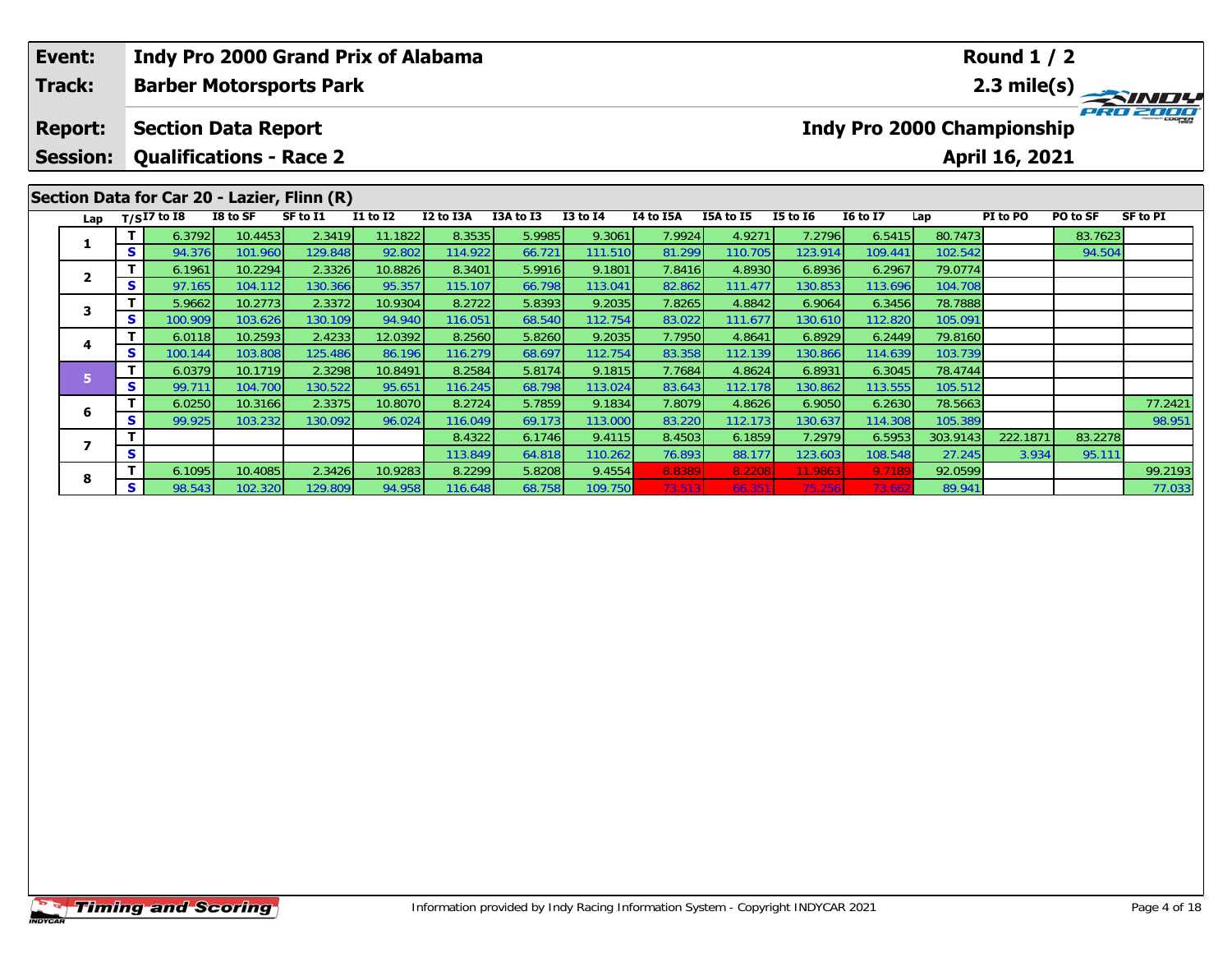| Event:<br>Track:         |        |                                |                    | Indy Pro 2000 Grand Prix of Alabama<br><b>Barber Motorsports Park</b> |                   |                   |                  |                   |                  |                   |                   |                                   |                    | <b>Round 1 / 2</b> |          | 2.3 mile(s)                                               |
|--------------------------|--------|--------------------------------|--------------------|-----------------------------------------------------------------------|-------------------|-------------------|------------------|-------------------|------------------|-------------------|-------------------|-----------------------------------|--------------------|--------------------|----------|-----------------------------------------------------------|
| <b>Report:</b>           |        | <b>Section Data Report</b>     |                    |                                                                       |                   |                   |                  |                   |                  |                   |                   | <b>Indy Pro 2000 Championship</b> |                    |                    |          |                                                           |
| <b>Session:</b>          |        | <b>Qualifications - Race 2</b> |                    |                                                                       |                   |                   |                  |                   |                  |                   |                   |                                   |                    | April 16, 2021     |          |                                                           |
|                          |        |                                |                    | Section Data for Car 21 - Simpson, Kyffin (R)                         |                   |                   |                  |                   |                  |                   |                   |                                   |                    |                    |          |                                                           |
| Lap                      |        | $T/SI7$ to $I8$                | I8 to SF           | SF to I1                                                              | <b>I1 to I2</b>   | I2 to I3A         | I3A to I3        | <b>I3 to I4</b>   | I4 to I5A        | I5A to I5         | <b>I5 to 16</b>   | <b>16 to 17</b>                   | Lap                | PI to PO           | PO to SF |                                                           |
| 1                        | T.     | 6.3161                         | 10.2631            | 2.2838                                                                | 11.1615           | 8.1937            | 5.9811           | 9.1092            | 7.8192           | 4.8307            | 6.7967            | 6.3383                            | 79.0934            |                    | 85.1640  |                                                           |
|                          | S.     | 95.319                         | 103.770            | 133.151                                                               | 92.974            | 117.163           | 66.915           | 113.921           | 83.100           | 112.914           | 132.718           | 112.950                           | 104.686            |                    | 92.949   |                                                           |
| $\mathbf{2}$             | т      | 5.9124                         | 10.1462            | 2.2883                                                                | 10.8062           | 8.1202            | 5.9019           | 9.0067            | 7.6203           | 4.8248            | 6.7726            | 6.2489                            | 77.6485            |                    |          |                                                           |
|                          | S      | 101.828                        | 104.965            | 132.889                                                               | 96.031            | 118.224           | 67.813           | 115.217           | 85.269           | 113.052           | 133.190           | 114.566                           | 106.634            |                    |          |                                                           |
| 3                        |        | 5.8357                         | 10.1639            | 2.2853                                                                | 10.6605           | 8.1166            | 5.8150           | 8.9819            | 7.6312           | 4.8166            | 6.7749            | 6.1882                            | 77.2698            |                    |          |                                                           |
|                          | S.     | 103.166                        | 104.783            | 133.064                                                               | 97.343            | 118.276           | 68.827           | 115.535           | 85.147           | 113.245           | 133.145           | 115.689                           | 107.157            |                    |          |                                                           |
| 4                        |        | 5.7748                         | 10.2736            | 2.2882                                                                | 11.9865<br>86.575 | 8.0997            | 5.9000           | 9.0526            | 7.7152<br>84.220 | 4.8384            | 6.8187            | 6.1526                            | 78.9003            |                    |          |                                                           |
|                          | S<br>т | 104.254                        | 103.664            | 132.895<br>2.2733                                                     | 10.6523           | 118.523           | 67.835<br>5.8359 | 114.633<br>9.0244 | 7.6741           | 112.734           | 132.290<br>6.7867 | 116.359                           | 104.943            |                    |          |                                                           |
| 5                        | S      | 5.8465<br>102.975              | 10.1806<br>104.611 | 133.766                                                               | 97.418            | 8.0635<br>119.055 |                  | 114.991           | 84.671           | 4.8033<br>113.558 |                   | 6.1210<br>116.959                 | 77.2616<br>107.168 |                    |          | <b>SF to PI</b><br>77.4764<br>98.652<br>78.8869<br>96.888 |
|                          |        |                                |                    |                                                                       |                   | 8.4599            | 68.580<br>6.0978 | 9.2521            | 8.0233           | 4.8276            | 132.914<br>6.8853 | 6.4619                            | 319.3300           | 238.5292           | 80.7256  |                                                           |
| 6                        | S      |                                |                    |                                                                       |                   | 113.477           | 65.635           | 112.161           | 80.986           | 112.987           | 131.010           | 110.789                           | 25.929             | 3.665              | 98.059   |                                                           |
|                          | т      | 5.9456                         | 10.2211            | 2.2872                                                                | 10.9271           | 8.0401            | 5.9223           | 9.0488            | 7.8248           | 4.8119            | 6.7339            | 6.3424                            | 78.1052            |                    |          |                                                           |
| $\overline{\phantom{a}}$ | S.     | 101.259                        | 104.196            | 132.953                                                               | 94.968            | 119.401           | 67.580           | 114.681           | 83.040           | 113.355           | 133.956           | 112.877                           | 106.011            |                    |          |                                                           |
|                          |        | 5.8930                         | 10.0969            | 2.2713                                                                | 10.6400           | 8.0478            | 5.7654           | 9.0164            | 7.5759           | 4.7982            | 6.8724            | 7.025                             | 78.0030            |                    |          |                                                           |
| 8                        | s      | 102.163                        | 105.478            | 133.884                                                               | 97.531            | 119.287           | 69.419           | 115.093           | 85.768           | 113.679           | 131.256           | 101.899                           | 106.150            |                    |          |                                                           |
|                          |        |                                |                    |                                                                       |                   |                   |                  |                   |                  |                   |                   |                                   |                    | 227.0851           |          |                                                           |
| 9                        | S      |                                |                    |                                                                       |                   |                   |                  |                   |                  |                   |                   |                                   |                    |                    |          |                                                           |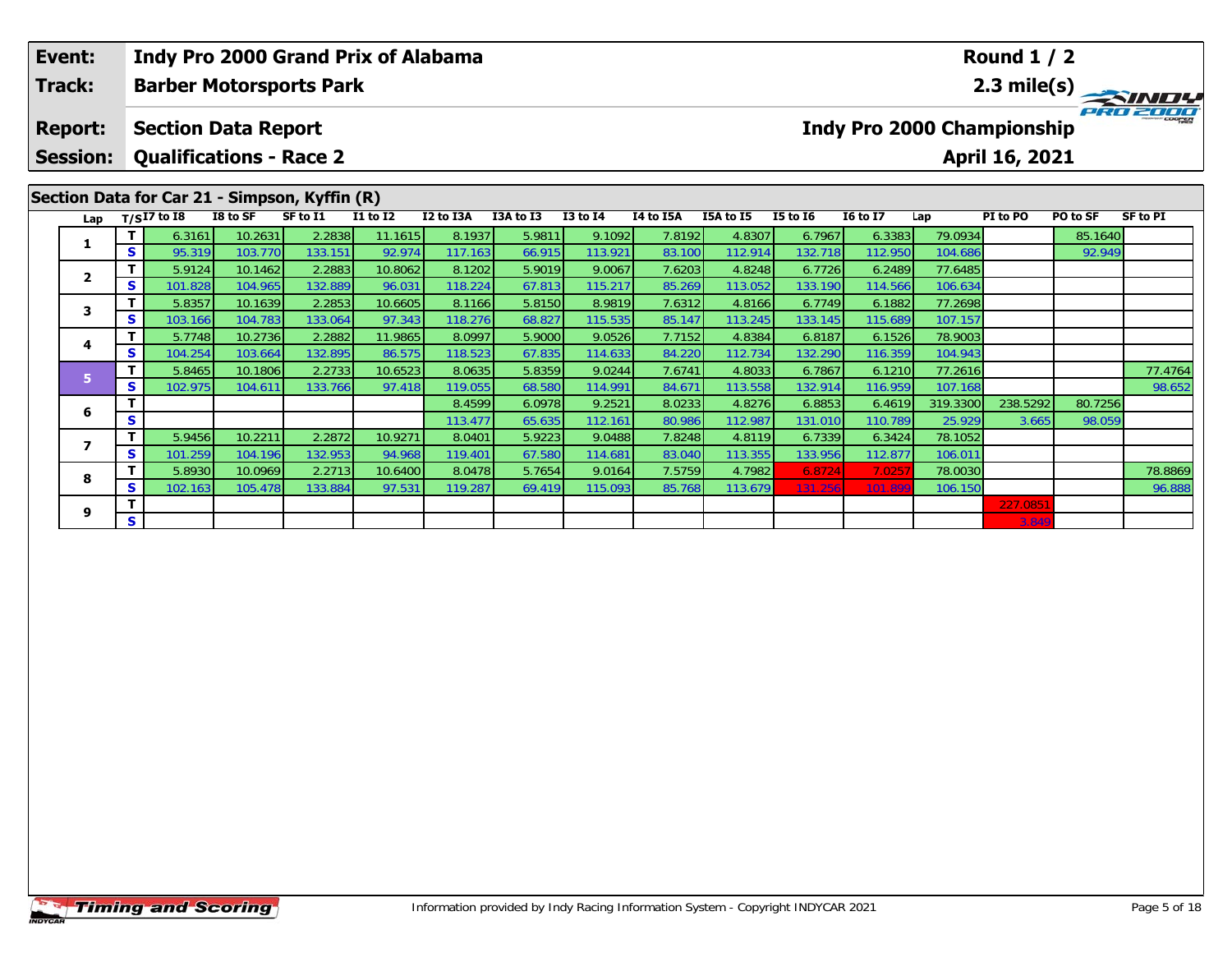|  | Event:<br>Track: |          | <b>Indy Pro 2000 Grand Prix of Alabama</b><br><b>Barber Motorsports Park</b> |                    |                   |                   |                   |                  |                   |                   |                   |                   |                   |                   | <b>Round 1 / 2</b>                |          | 2.3 mile(s)     |
|--|------------------|----------|------------------------------------------------------------------------------|--------------------|-------------------|-------------------|-------------------|------------------|-------------------|-------------------|-------------------|-------------------|-------------------|-------------------|-----------------------------------|----------|-----------------|
|  | <b>Report:</b>   |          | <b>Section Data Report</b>                                                   |                    |                   |                   |                   |                  |                   |                   |                   |                   |                   |                   | <b>Indy Pro 2000 Championship</b> |          |                 |
|  | <b>Session:</b>  |          | <b>Qualifications - Race 2</b>                                               |                    |                   |                   |                   |                  |                   |                   |                   |                   |                   |                   | April 16, 2021                    |          |                 |
|  |                  |          | Section Data for Car 22 - Sulaiman, Manuel                                   |                    |                   |                   |                   |                  |                   |                   |                   |                   |                   |                   |                                   |          |                 |
|  | Lap              |          | $T/SI7$ to I8                                                                | I8 to SF           | SF to I1          | <b>I1 to I2</b>   | I2 to I3A         | I3A to I3        | <b>I3 to I4</b>   | I4 to I5A         | I5A to I5         | <b>I5 to 16</b>   | <b>16 to 17</b>   | Lap               | PI to PO                          | PO to SF | <b>SF to PI</b> |
|  |                  |          | 6.0273                                                                       | 10.2557            | 2.3328            | 11.0122           | 8.2253            | 5.8658           | 9.1061            | 7.8299            | 4.8413            | 6.8147            | 6.2066            | 78.5177           |                                   | 83.6669  |                 |
|  |                  | S.       | 99.886                                                                       | 103.845            | 130.354           | 94.234            | 116.713           | 68.231           | 113.960           | 82.986            | 112.667           | 132.368           | 115.346           | 105.454           |                                   | 94.612   |                 |
|  | $\mathbf{2}$     |          | 5.8352                                                                       | 10.1511            | 2.3091            | 10.6948           | 8.1521            | 5.7818           | 9.0319            | 7.5693            | 4.8289            | 6.7736            | 6.1552            | 77.2830           |                                   |          |                 |
|  |                  | <b>S</b> | 103.175                                                                      | 104.915            | 131.692           | 97.031            | 117.761           | 69.222           | 114.896           | 85.843            | 112.956           | 133.171           | 116.310           | 107.139           |                                   |          |                 |
|  | 3                |          | 5.8254                                                                       | 10.1345            | 2.2945            | 10.6837           | 8.1173            | 5.7617           | 9.0326            | 7.6489            | 4.8876            | 6.8168            | 6.1067            | 77.3097           |                                   |          |                 |
|  |                  | S.       | 103.348                                                                      | 105.087            | 132.530           | 97.132            | 118.266           | 69.463           | 114.887           | 84.950            | 111.600           | 132.327           | 117.233           | 107.102           |                                   |          |                 |
|  | 4                |          | 5.8125<br>103.578                                                            | 10.1324            | 2.2908<br>132.744 | 52.7985<br>19.654 | 9.5913<br>100.091 | 6.4790           | 14.6729<br>70.724 | 10.5443<br>61.623 | 4.9410<br>110.394 | 6.8705            | 6.4207            | 130.5539          |                                   |          |                 |
|  | Τ.<br>S.<br>5    |          | 5.9766                                                                       | 105.108<br>10.1777 | 2.3039            | 10.7524           | 8.0846            | 61.773<br>5.7858 | 9.0860            | 7.6132            | 4.8097            | 131.293<br>6.7934 | 111.500<br>6.1430 | 63.422<br>77.5263 |                                   |          |                 |
|  |                  | s        | 100.734                                                                      | 104.641            | 131.990           | 96.511            | 118.744           | 69.174           | 114.212           | 85.348            | 113.407           | 132.783           | 116.541           | 106.802           |                                   |          |                 |
|  |                  |          | 5.8330                                                                       | 10.2121            | 2.2969            | 10.7241           | 8.0683            | 5.6918           | 9.0637            | 7.6675            | 4.8105            | 6.7894            | 6.1079            | 77.2652           |                                   |          | 76.7484         |
|  | 6                | S.       | 103.214                                                                      | 104.288            | 132.392           | 96.766            | 118.984           | 70.316           | 114.493           | 84.744            | 113.388           | 132.861           | 117.210           | 107.163           |                                   |          | 99.588          |
|  |                  |          |                                                                              |                    |                   |                   | 8.7459            | 6.2839           | 9.7416            | 8.8699            | 4.8527            | 6.7690            | 6.3779            | 258.5835          | 177.0673                          | 82.1862  |                 |
|  | 7                | S        |                                                                              |                    |                   |                   | 109.766           | 63.691           | 106.525           | 73.256            | 112.402           | 133.261           | 112.248           | 32.021            | 4.936                             | 96.317   |                 |
|  |                  |          | 5.9741                                                                       | 10.2242            | 2.3026            | 10.8549           | 8.0403            | 5.7397           | 9.0320            | 7.6702            | 4.8188            | 6.7318            | 5.9925            | 77.3811           |                                   |          | 79.7296         |
|  | 8                | S.       | 100.776                                                                      | 104.165            | 132.064           | 95.600            | 119.399           | 69.730           | 114.895           | 84.714            | 113.193           | 133.998           | 119.468           | 107.003           |                                   |          | 95.864          |

**<sup>T</sup>** 235.9444 **<sup>S</sup>** 3.705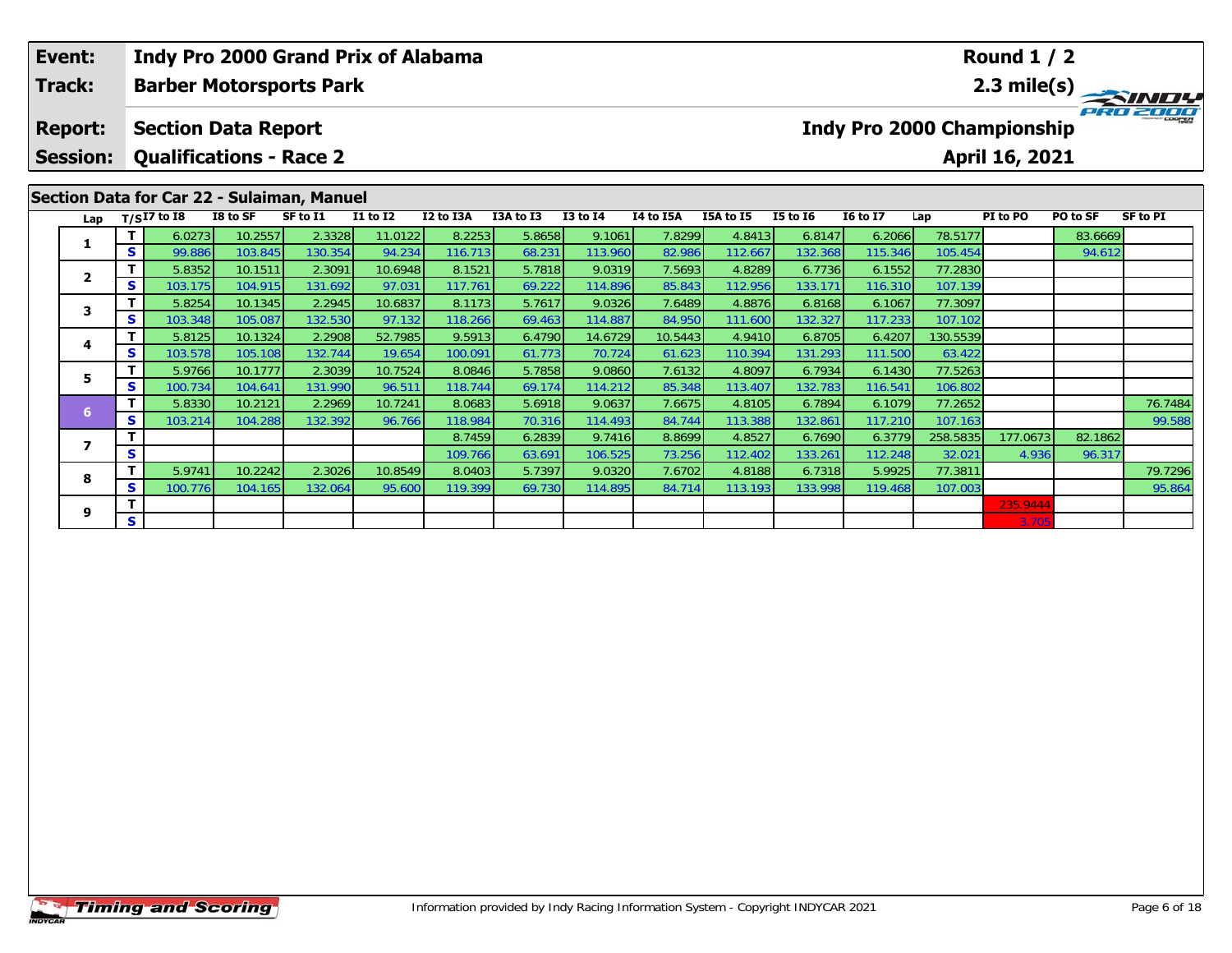| Event:                            |          | <b>Indy Pro 2000 Grand Prix of Alabama</b>                   |                    |                   |                   |                   |                  |                   |                  |                   |                   |                                   |                    | <b>Round 1 / 2</b>    |          |                 |
|-----------------------------------|----------|--------------------------------------------------------------|--------------------|-------------------|-------------------|-------------------|------------------|-------------------|------------------|-------------------|-------------------|-----------------------------------|--------------------|-----------------------|----------|-----------------|
| Track:                            |          | <b>Barber Motorsports Park</b>                               |                    |                   |                   |                   |                  |                   |                  |                   |                   |                                   |                    |                       |          | 2.3 mile(s)     |
| <b>Report:</b><br><b>Session:</b> |          | <b>Section Data Report</b><br><b>Qualifications - Race 2</b> |                    |                   |                   |                   |                  |                   |                  |                   |                   | <b>Indy Pro 2000 Championship</b> |                    | <b>April 16, 2021</b> |          |                 |
|                                   |          | Section Data for Car 27 - Kaminsky, Colin                    |                    |                   |                   |                   |                  |                   |                  |                   |                   |                                   |                    |                       |          |                 |
|                                   |          | Lap $T/SI7$ to I8                                            | I8 to SF           | SF to I1          | <b>I1 to I2</b>   | I2 to I3A         | I3A to I3        | <b>I3 to I4</b>   | I4 to I5A        | I5A to I5         | <b>I5 to 16</b>   | <b>I6 to I7</b>                   | Lap                | PI to PO              | PO to SF | <b>SF to PI</b> |
| 1                                 | T.       | 6.0691                                                       | 10.3111            | 2.3380            | 10.7678           | 8.4432            | 6.0521           | 9.2163            | 7.7286           | 4.9007            | 6.8723            | 6.1475                            | 78.8467            |                       | 82.7414  |                 |
|                                   | S.       | 99.198                                                       | 103.287            | 130.065           | 96.373            | 113.701           | 66.130           | 112.597           | 84.074           | 111.301           | 131.258           | 116.455                           | 105.014            |                       | 95.670   |                 |
| $\mathbf{2}$                      | T.       | 5.8226                                                       | 10.1508            | 2.3152            | 10.6307           | 8.3281            | 5.9518           | 9.1281            | 7.7424           | 4.8966            | 6.8764            | 5.9884                            | 77.8311            |                       |          |                 |
|                                   | S        | 103.398                                                      | 104.918            | 131.345           | 97.616            | 115.272           | 67.245           | 113.685           | 83.924           | 111.395           | 131.180           | 119.549                           | 106.384            |                       |          |                 |
| 3                                 | T.       | 5.7813                                                       | 10.3047            | 2.3186            | 10.6829           | 8.2549            | 6.0013           | 9.0846            | 7.6654           | 4.8637            | 6.8663            | 6.0882                            | 77.9119            |                       |          |                 |
|                                   | S        | 104.137<br>5.8966                                            | 103.351<br>10.2450 | 131.153<br>2.3055 | 97.139<br>10.7800 | 116.295<br>8.2597 | 66.690<br>5.9646 | 114.229<br>9.1169 | 84.767<br>7.8811 | 112.148<br>4.9380 | 131.373<br>6.9095 | 117.590<br>6.0711                 | 106.274<br>78.3680 |                       |          |                 |
| 4                                 | S.       | 102.100                                                      | 103.953            | 131.898           | 96.264            | 116.227           | 67.100           | 113.825           | 82.447           | 110.461           | 130.551           | 117.921                           | 105.655            |                       |          |                 |
|                                   | т        | 5.8694                                                       | 10.2961            | 2.3131            | 11.4316           | 8.7684            | 6.2143           | 9.3312            | 8.7495           | 4.9687            | 7.0222            | 6.6638                            | 81.6283            |                       |          | 82.3226         |
| 5.                                | S.       | 102.574                                                      | 103.437            | 131.465           | 90.777            | 109.484           | 64.404           | 111.210           | 74.264           | 109.778           | 128.456           | 107.433                           | 101.435            |                       |          | 92.844          |
|                                   |          |                                                              |                    |                   |                   | 8.8781            | 6.3850           | 10.8870           | 8.4721           | 4.8645            | 6.8335            | 6.2625                            | 201.7790           | 117.7575              | 83.1477  |                 |
| 6                                 | S        |                                                              |                    |                   |                   | 108.131           | 62.682           | 95.318            | 76.696           | 112.130           | 132.003           | 114.317                           | 41.035             | 7.423                 | 95.203   |                 |
|                                   | T.       | 5.7633                                                       | 10.2227            | 2.3130            | 10.9199           | 8.2472            | 6.7677           | 10.8701           | 8.4152           | 5.3087            | 8.0565            | 6.9270                            | 83.8113            |                       |          |                 |
| $\overline{\phantom{a}}$          | S.       | 104.462                                                      | 104.180            | 131.470           | 95.031            | 116.403           | 59.138           | 95.466            | 77.214           | 102.747           | 111.965           | 103.351                           | 98.793             |                       |          |                 |
|                                   | T        | 5.8282                                                       | 10.0970            | 2.2812            | 10.6804           | 8.2170            | 5.8703           | 9.0637            | 7.6535           | 4.8517            | 6.7921            | 5.9598                            | 77.2949            |                       |          |                 |
| 8                                 | <b>S</b> | 103.299                                                      | 105.477            | 133.303           | 97.162            | 116.831           | 68.178           | 114.493           | 84.899           | 112.425           | 132.808           | 120.123                           | 107.122            |                       |          |                 |
|                                   | т        | 5.6977                                                       | 10.0950            | 2.2848            | 10.6774           | 8.1570            | 5.7860           | 9.2970            | 9.3024           | 5.8692            | 10.0565           | 9.4744                            | 86.6974            |                       |          | 93.2344         |
| 9                                 | S        | 105.665                                                      | 105.498            | 133.093           | 97.189            | 117.690           | 69.172           | 111.620           | 69.850           | 92.935            | 89.698            | 75.56                             | 95.505             |                       |          | 81.978          |
| 10                                |          |                                                              |                    |                   |                   |                   |                  |                   |                  |                   |                   |                                   |                    | 193.4412              |          |                 |
|                                   | S.       |                                                              |                    |                   |                   |                   |                  |                   |                  |                   |                   |                                   |                    | 4.519                 |          |                 |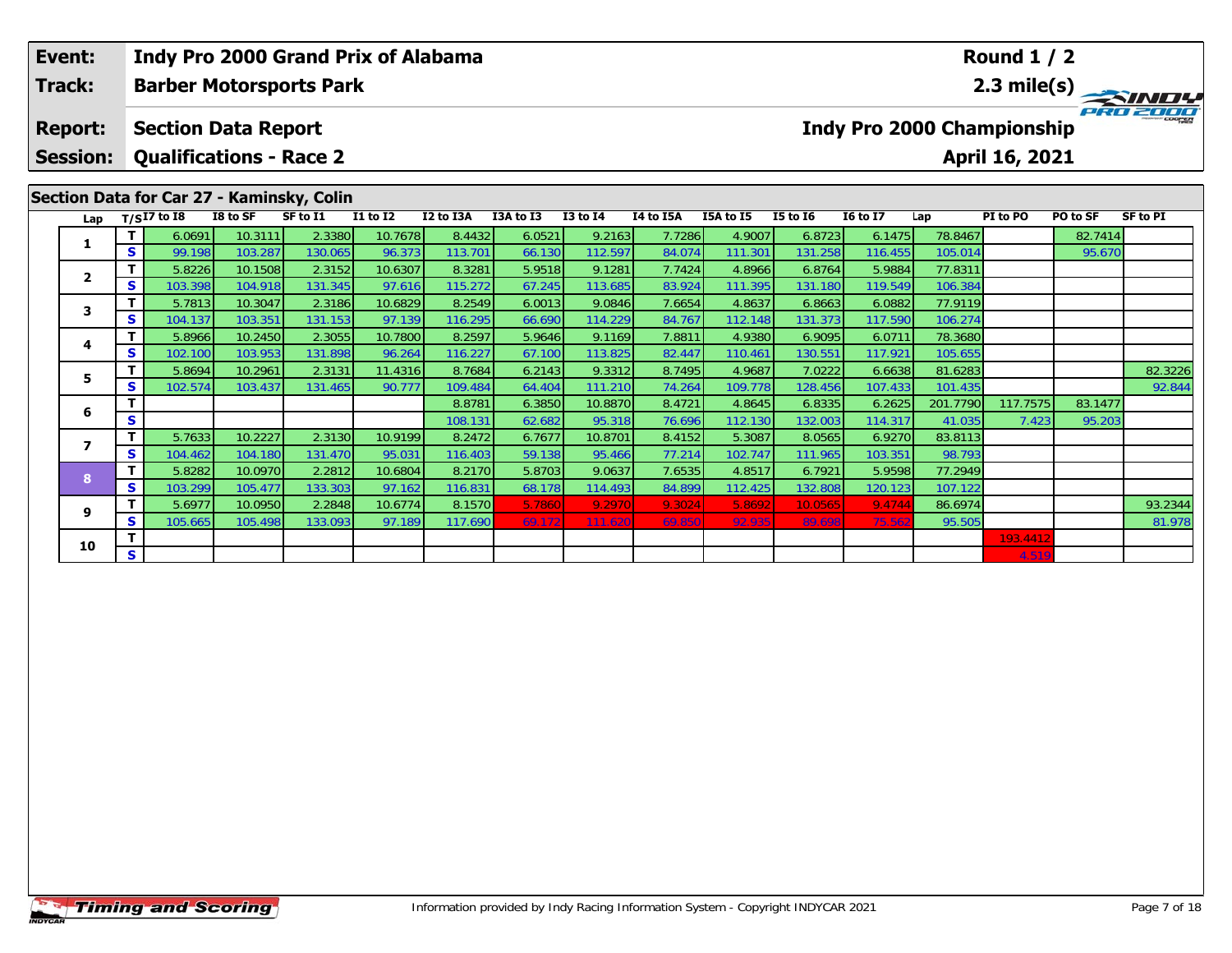| Event:          |    |                                         |                    |                                | <b>Indy Pro 2000 Grand Prix of Alabama</b> |                   |                  |                   |                  |                   |                   |                                   |                    | <b>Round 1 / 2</b> |          |             |
|-----------------|----|-----------------------------------------|--------------------|--------------------------------|--------------------------------------------|-------------------|------------------|-------------------|------------------|-------------------|-------------------|-----------------------------------|--------------------|--------------------|----------|-------------|
| Track:          |    |                                         |                    | <b>Barber Motorsports Park</b> |                                            |                   |                  |                   |                  |                   |                   |                                   |                    |                    |          | 2.3 mile(s) |
| <b>Report:</b>  |    | <b>Section Data Report</b>              |                    |                                |                                            |                   |                  |                   |                  |                   |                   | <b>Indy Pro 2000 Championship</b> |                    |                    |          |             |
| <b>Session:</b> |    | <b>Qualifications - Race 2</b>          |                    |                                |                                            |                   |                  |                   |                  |                   |                   |                                   |                    | April 16, 2021     |          |             |
|                 |    | Section Data for Car 3 - Roe, James (R) |                    |                                |                                            |                   |                  |                   |                  |                   |                   |                                   |                    |                    |          |             |
| Lap             |    | $T/SI7$ to I8                           | I8 to SF           | SF to I1                       | I1 to I2                                   | I2 to I3A         | I3A to I3        | $I3$ to $I4$      | I4 to I5A        | I5A to I5         | <b>I5 to 16</b>   | <b>16 to 17</b>                   | Lap                | PI to PO           | PO to SF | SF to PI    |
| 1               | s  | 5.8368                                  | 10.3057            | 2.3303                         | 10.9822<br>94.492                          | 8.2821            | 5.9005           | 9.1087            | 7.7438<br>83.909 | 4.8524            | 6.8311            | 6.4513                            | 78.6249            |                    | 82.8106  |             |
|                 |    | 103.146<br>5.9554                       | 103.341<br>10.3200 | 130.494<br>2.2967              | 10.7066                                    | 115.913<br>8.1762 | 67.829<br>5.7828 | 113.927<br>9.0348 | 7.7576           | 112.409<br>4.8514 | 132.050<br>6.8039 | 110.971<br>6.3353                 | 105.310<br>78.0207 |                    | 95.591   |             |
| $\overline{2}$  | S. | 101.092                                 | 103.198            | 132.403                        | 96.924                                     | 117.414           | 69.210           | 114.859           | 83.760           | 112.432           | 132.578           | 113.003                           | 106.126            |                    |          |             |
|                 | T. | 5.7997                                  | 10.3546            | 2.3106                         | 10.6552                                    | 8.1348            | 5.8059           | 9.0383            | 7.7443           | 4.8350            | 6.8327            | 6.1976                            | 77.7087            |                    |          |             |
| 3               | s  | 103.806                                 | 102.853            | 131.607                        | 97.392                                     | 118.012           | 68.935           | 114.814           | 83.903           | 112.814           | 132.019           | 115.514                           | 106.552            |                    |          |             |
|                 |    | 5.9693                                  | 10.1886            | 2.3016                         | 10.9946                                    | 8.5970            | 6.1301           | 9.1162            | 7.8516           | 4.8331            | 6.8200            | 6.3239                            | 79.1260            |                    |          |             |
| 4               | s  | 100.857                                 | 104.529            | 132.122                        | 94.385                                     | 111.667           | 65.289           | 113.833           | 82.757           | 112.858           | 132.265           | 113.207                           | 104.643            |                    |          |             |
| 5               | T. | 5.8899                                  | 10.1930            | 2.2933                         | 10.6205                                    | 8.1907            | 5.7596           | 9.0229            | 7.6209           | 4.8127            | 6.7973            | 6.3584                            | 77.5592            |                    |          | 76.9434     |
|                 | s  | 102.217                                 | 104.483            | 132.600                        | 97.710                                     | 117.206           | 69.489           | 115.010           | 85.262           | 113.336           | 132.706           | 112.593                           | 106.757            |                    |          | 99.335      |
| 6               |    |                                         |                    |                                |                                            | 9.2253            | 6.2433           | 11.1593           | 8.8492           | 5.7716            | 7.6538            | 6.6782                            | 235.3468           | 150.6288           | 87.3599  |             |
|                 | S  |                                         |                    |                                |                                            | 104.062           | 64.105           | 92.992            | 73.427           | 94.507            | 117.856           | 107.201                           | 35.182             | 5.803              | 90.613   |             |
| 7               | T  | 6.2297                                  | 11.8793            | 2.6952                         | 11.1681                                    | 8.4756            | 5.9353           | 11.2928           | 8.1297           | 4.8990            | 6.8562            | 6.6205                            | 84.1814            |                    |          |             |
|                 | S. | 96.641                                  | 89.652             | 112.827                        | 92.919                                     | 113.266           | 67.432           | 91.893            | 79.926           | 111.340           | 131.566           | 108.135                           | 98.359             |                    |          |             |
| 8               |    | 5.9609                                  | 10.5265            | 2.3605                         | 11.1074                                    | 8.1959            | 5.9442           | 11.4840           | 7.9202           | 4.8238            | 6.7394            | 6.2393                            | 81.3021            |                    |          |             |
|                 | S. | 100.999                                 | 101.173            | 128.825                        | 93.427                                     | 117.132           | 67.331           | 90.363            | 82.040           | 113.076           | 133.847           | 114.742                           | 101.842            |                    |          |             |

9 T 5.8188 10.2442 2.2815 10.6382 8.7893 6.6427 12.0180 10.2583 5.9355 9.1777 8.9010 90.7052 95.1663<br>IS 103.466 103.961 133.286 97.547 109.224 60.251 86.348 63.341 91.897 98.287 80.430 91.285 8

**9**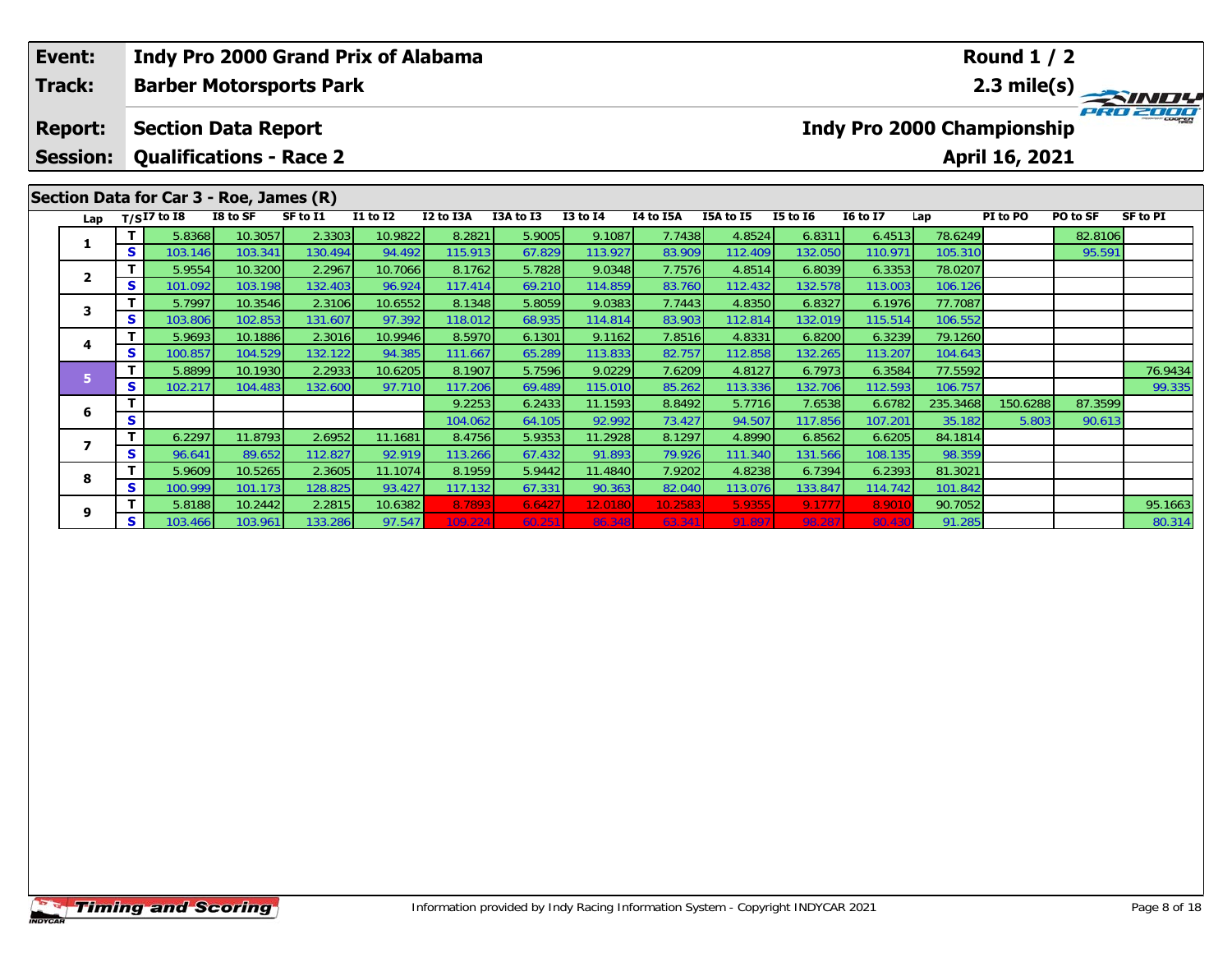| Event:                            |          |                                                              |                    |                   | <b>Indy Pro 2000 Grand Prix of Alabama</b> |                   |                  |                   |                  |                   |                   |                   |                    | <b>Round 1 / 2</b>                           |          |                    |
|-----------------------------------|----------|--------------------------------------------------------------|--------------------|-------------------|--------------------------------------------|-------------------|------------------|-------------------|------------------|-------------------|-------------------|-------------------|--------------------|----------------------------------------------|----------|--------------------|
| <b>Track:</b>                     |          | <b>Barber Motorsports Park</b>                               |                    |                   |                                            |                   |                  |                   |                  |                   |                   |                   |                    |                                              |          | 2.3 mile(s)        |
| <b>Report:</b><br><b>Session:</b> |          | <b>Section Data Report</b><br><b>Qualifications - Race 2</b> |                    |                   |                                            |                   |                  |                   |                  |                   |                   |                   |                    | Indy Pro 2000 Championship<br>April 16, 2021 |          |                    |
|                                   |          | Section Data for Car 40 - Miller, Jack William (R)           |                    |                   |                                            |                   |                  |                   |                  |                   |                   |                   |                    |                                              |          |                    |
| Lap                               |          | $T/SI7$ to I8                                                | I8 to SF           | SF to I1          | <b>I1 to I2</b>                            | I2 to I3A         | I3A to I3        | $I3$ to $I4$      | I4 to I5A        | I5A to I5         | <b>I5 to 16</b>   | <b>I6 to I7</b>   | Lap                | PI to PO                                     | PO to SF | <b>SF to PI</b>    |
| 1.                                |          | 6.3186                                                       | 10.6237            | 2.3368            | 11.1490                                    | 8.3606            | 5.9501           | 9.1199            | 7.8967           | 4.8993            | 6.8893            | 6.2840            | 79.8280            |                                              | 86.0833  |                    |
|                                   | S        | 95.281                                                       | 100.248            | 130.131           | 93.078                                     | 114.824           | 67.264           | 113.787           | 82.284           | 111.333           | 130.934           | 113.926           | 103.723            |                                              | 91.956   |                    |
| $\mathbf{2}$                      | <b>S</b> | 5.8132<br>103.565                                            | 10.3890<br>102.512 | 2.3251<br>130.786 | 10.7239<br>96.768                          | 8.2637<br>116.171 | 5.8911<br>67.938 | 9.1076<br>113.941 | 7.8312<br>82.972 | 4.8867<br>111.620 | 6.8478<br>131.728 | 6.1422<br>116.556 | 78.2215<br>105.853 |                                              |          |                    |
|                                   |          | 5.8581                                                       | 10.2036            | 2.3029            | 10.6366                                    | 8.2270            | 5.8042           | 9.0524            | 7.8641           | 4.8797            | 6.8237            | 6.2017            | 77.8540            |                                              |          |                    |
| 3.                                | S        | 102.771                                                      | 104.375            | 132.047           | 97.562                                     | 116.689           | 68.955           | 114.636           | 82.625           | 111.780           | 132.193           | 115.438           | 106.353            |                                              |          |                    |
|                                   |          | 5.8308                                                       | 10.1703            | 2.3030            | 12.3742                                    | 9.0163            | 6.1876           | 9.2580            | 7.7997           | 4.8373            | 6.8178            | 6.0823            | 80.6773            |                                              |          | 80.4465            |
| 4                                 | S        | 103.253                                                      | 104.717            | 132.041           | 83.862                                     | 106.474           | 64.682           | 112.090           | 83.307           | 112.760           | 132.307           | 117.704           | 102.631            |                                              |          | 95.010             |
|                                   |          |                                                              |                    |                   |                                            | 9.1100            | 6.6808           | 9.6679            | 8.7427           | 4.9534            | 7.2758            | 6.6649            | 199.1234           | 115.4246                                     | 84.5900  |                    |
| 5.                                | S        |                                                              |                    |                   |                                            | 105.379           | 59.907           | 107.337           | 74.322           | 110.117           | 123.979           | 107.415           | 41.582             | 7.573                                        | 93.580   |                    |
| 6                                 |          | 6.1476                                                       | 10.5139            | 2.3590            | 10.9449                                    | 8.2479            | 5.9408           | 9.1860            | 7.9047           | 4.8238            | 6.8090            | 6.1279            | 79.0055            |                                              |          |                    |
|                                   | S        | 97.932                                                       | 101.294            | 128.907           | 94.814                                     | 116.393           | 67.369           | 112.968           | 82.201           | 113.076           | 132.478           | 116.828           | 104.803            |                                              |          |                    |
| $\overline{\mathbf{z}}$           | т        | 5.9038                                                       | 10.2353            | 2.3053            | 10.6104                                    | 8.1568            | 5.7793           | 9.0198            | 7.8485           | 4.7811            | 6.7143            | 6.4034            | 77.7580            |                                              |          |                    |
|                                   | S        | 101.976                                                      | 104.052            | 131.909           | 97.803                                     | 117.693           | 69.252           | 115.050           | 82.789           | 114.086           | 134.347           | 111.801           | 106.484            |                                              |          |                    |
| 8                                 |          | 6.4896                                                       | 11.8772            | 2.4609            | 11.4611                                    | 8.4440            | 5.8287           | 9.0467            | 7.8136           | 4.8374            | 6.7887            | 6.0228            | 81.0707            |                                              |          |                    |
|                                   | S        | 92.771                                                       | 89.668             | 123.569           | 90.543                                     | 113.690           | 68.665           | 114.708           | 83.159           | 112.758           | 132.875           | 118.866           | 102.133            |                                              |          |                    |
| 9                                 |          | 5.7513                                                       | 10.1451            | 2.2848            | 10.6026                                    | 8.1605            | 5.7681           | 9.1248            | 7.7330           | 4.8378            | 6.7786            | 5.9968            | 77.1834            |                                              |          |                    |
|                                   | S        | 104.680                                                      | 104.977            | 133.093           | 97.875                                     | 117.640           | 69.386           | 113.726           | 84.026           | 112.748           | 133.073           | 119.382           | 107.277            |                                              |          |                    |
| 10                                | s.       | 5.7572<br>104.573                                            | 10.1941<br>104.472 | 2.575'<br>118.089 | 12.9265<br>80.279                          | 10.4053<br>92.261 | 6.5906<br>60.727 | 10.9551<br>94.725 | 9.5703<br>67.895 | 6.4783<br>84.197  | 12.5118<br>72.096 | 11.320<br>63.24   | 99.2844<br>83.397  |                                              |          | 108.8987<br>70.186 |
|                                   |          |                                                              |                    |                   |                                            |                   |                  |                   |                  |                   |                   |                   |                    |                                              |          |                    |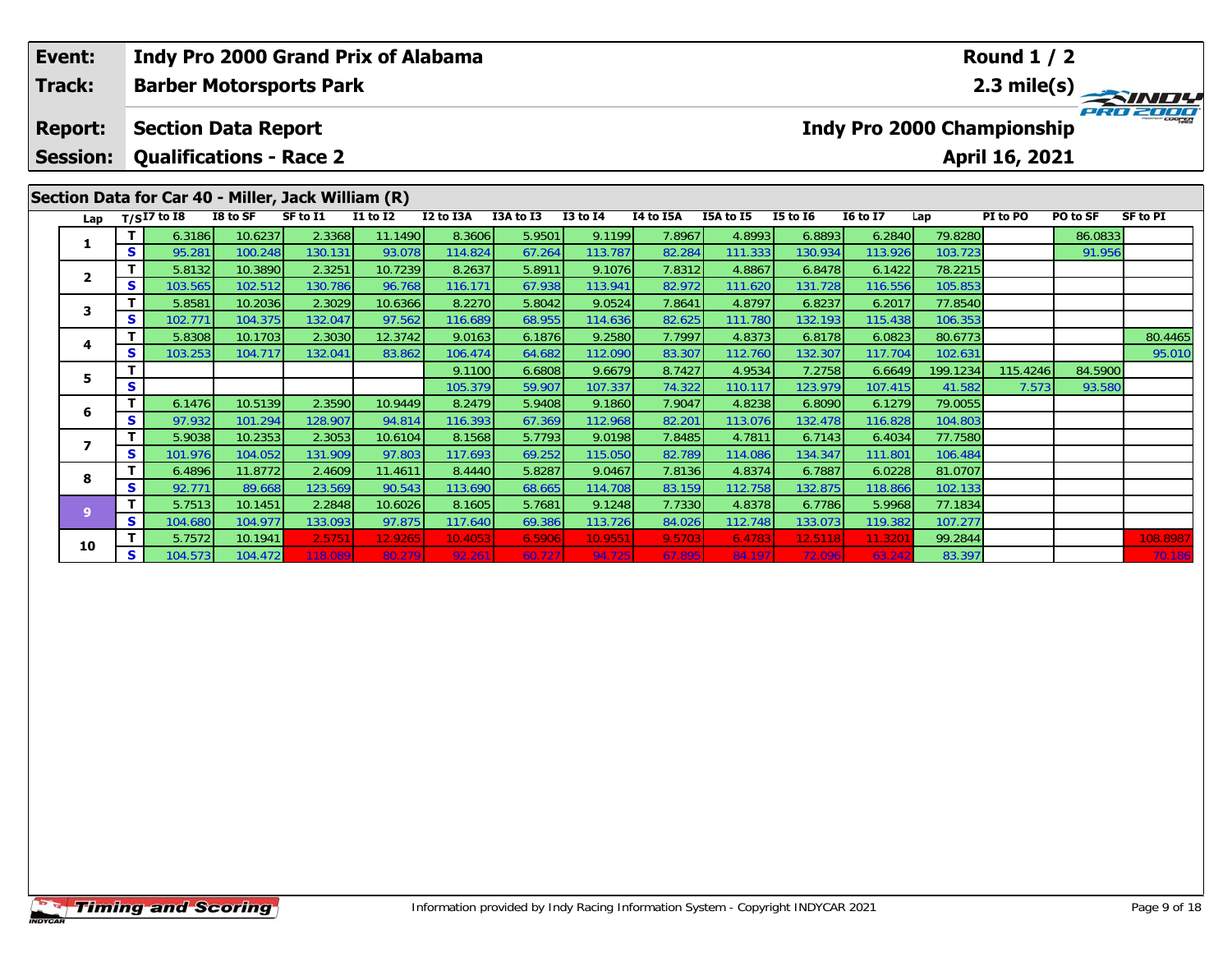| Event:          |          |               |                                         | <b>Indy Pro 2000 Grand Prix of Alabama</b> |                 |           |           |                 |           |           |                 |                                   |          | <b>Round 1 / 2</b> |          |                                        |
|-----------------|----------|---------------|-----------------------------------------|--------------------------------------------|-----------------|-----------|-----------|-----------------|-----------|-----------|-----------------|-----------------------------------|----------|--------------------|----------|----------------------------------------|
| Track:          |          |               |                                         | <b>Barber Motorsports Park</b>             |                 |           |           |                 |           |           |                 |                                   |          |                    |          | $\frac{2.3 \text{ mile(s)}}{P_{R0}^2}$ |
| <b>Report:</b>  |          |               | <b>Section Data Report</b>              |                                            |                 |           |           |                 |           |           |                 | <b>Indy Pro 2000 Championship</b> |          |                    |          |                                        |
| <b>Session:</b> |          |               |                                         | <b>Qualifications - Race 2</b>             |                 |           |           |                 |           |           |                 |                                   |          | April 16, 2021     |          |                                        |
|                 |          |               | Section Data for Car 42 - Petrov, Artem |                                            |                 |           |           |                 |           |           |                 |                                   |          |                    |          |                                        |
| Lap             |          | $T/SI7$ to I8 | I8 to SF                                | SF to I1                                   | <b>I1 to I2</b> | I2 to I3A | I3A to I3 | <b>I3 to I4</b> | I4 to I5A | I5A to I5 | <b>I5 to 16</b> | <b>16 to 17</b>                   | Lap      | PI to PO           | PO to SF | <b>SF to PI</b>                        |
| 1               |          | 6.0853        | 10.3393                                 | 2.3205                                     | 10.9053         | 8.2518    | 5.9440    | 9.1641          | 7.8108    | 4.8947    | 6.8834          | 6.1117                            | 78.7109  |                    | 80.4876  |                                        |
|                 | S        | 98.934        | 103.005                                 | 131.045                                    | 95.158          | 116.338   | 67.333    | 113.238         | 83.189    | 111.438   | 131.046         | 117.137                           | 105.195  |                    | 98.349   |                                        |
| $\mathbf{2}$    |          | 5.9320        | 10.1788                                 | 2.3178                                     | 10.6736         | 8.1927    | 5.8694    | 9.0831          | 7.6200    | 4.8642    | 6.8298          | 6.1397                            | 77.7011  |                    |          |                                        |
|                 | S.       | 101.491       | 104.629                                 | 131.198                                    | 97.224          | 117.177   | 68.189    | 114.248         | 85.272    | 112.137   | 132.075         | 116.603                           | 106.562  |                    |          |                                        |
| 3               |          | 5.8288        | 10.1772                                 | 2.3118                                     | 10.6041         | 8.1628    | 5.7764    | 9.0445          | 7.6473    | 4.8839    | 6.8446          | 6.0410                            | 77.3224  |                    |          |                                        |
|                 | s.       | 103.288       | 104.646                                 | 131.539                                    | 97.861          | 117.607   | 69.287    | 114.736         | 84.968    | 111.684   | 131.789         | 118.508                           | 107.084  |                    |          |                                        |
| 4               |          | 5.8020        | 10.1174                                 | 2.3025                                     | 11.7209         | 8.3818    | 6.2002    | 9.3227          | 8.2056    | 4.8928    | 6.9307          | 6.6208                            | 80.4974  |                    |          | 80.8937                                |
|                 |          | 103.765       | 105.264                                 | 132.070                                    | 88.536          | 114.534   | 64.551    | 111.312         | 79.186    | 111.481   | 130.152         | 108.130                           | 102.860  |                    |          | 94.484                                 |
| s.<br>5         |          |               |                                         |                                            | 8.8144          | 6.6343    | 9.7065    | 8.5248          | 4.9320    | 6.9683    | 6.6411          | 240.2871                          | 156.2215 | 84.0959            |          |                                        |
|                 | S        |               |                                         |                                            |                 | 108.913   | 60.327    | 106.911         | 76.221    | 110.595   | 129.450         | 107.800                           | 34.459   | 5.595              | 94.130   |                                        |
| 6               | T.       | 6.0124        | 10.3336                                 | 2.3412                                     | 10.9844         | 8.2446    | 5.9832    | 10.2543         | 9.0133    | 5.2219    | 7.8235          | 6.2790                            | 82.4914  |                    |          |                                        |
|                 | S.       | 100.134       | 103.062                                 | 129.887                                    | 94.473          | 116.440   | 66.892    | 101.199         | 72.090    | 104.455   | 115.299         | 114.016                           | 100.374  |                    |          |                                        |
|                 |          | 5.7379        | 10.1016                                 | 2.2982                                     | 10.5198         | 8.1405    | 5.8407    | 9.1222          | 7.6505    | 6.0445    | 8.5016          | 6.3508                            | 80.3083  |                    |          |                                        |
|                 | <b>S</b> | 104.924       | 105.429                                 | 132.317                                    | 98.645          | 117.929   | 68.524    | 113.758         | 84.932    | 90.240    | 106.103         | 112.727                           | 103.103  |                    |          |                                        |

**<sup>T</sup>** 5.7912 10.1072 2.2871 10.4951 8.2004 6.2521 9.8368 8.7981 5.4422 8.8456 9.0174 85.0732 91.8105 **<sup>S</sup>** 103.959 105.370 132.959 98.877 117.067 64.015 105.494 73.854 100.227 101.977 79.392 97.328 83.250

**<sup>T</sup>** 5.8142 10.1615 2.2955 10.5486 8.0995 5.8247 9.1206 7.5640 4.8405 6.7921 5.9963 77.0575 **<sup>S</sup>** 103.547 104.807 132.473 98.376 118.526 68.712 113.778 85.903 112.686 132.808 119.392 107.452

**8**

**9**

83.250

77.0575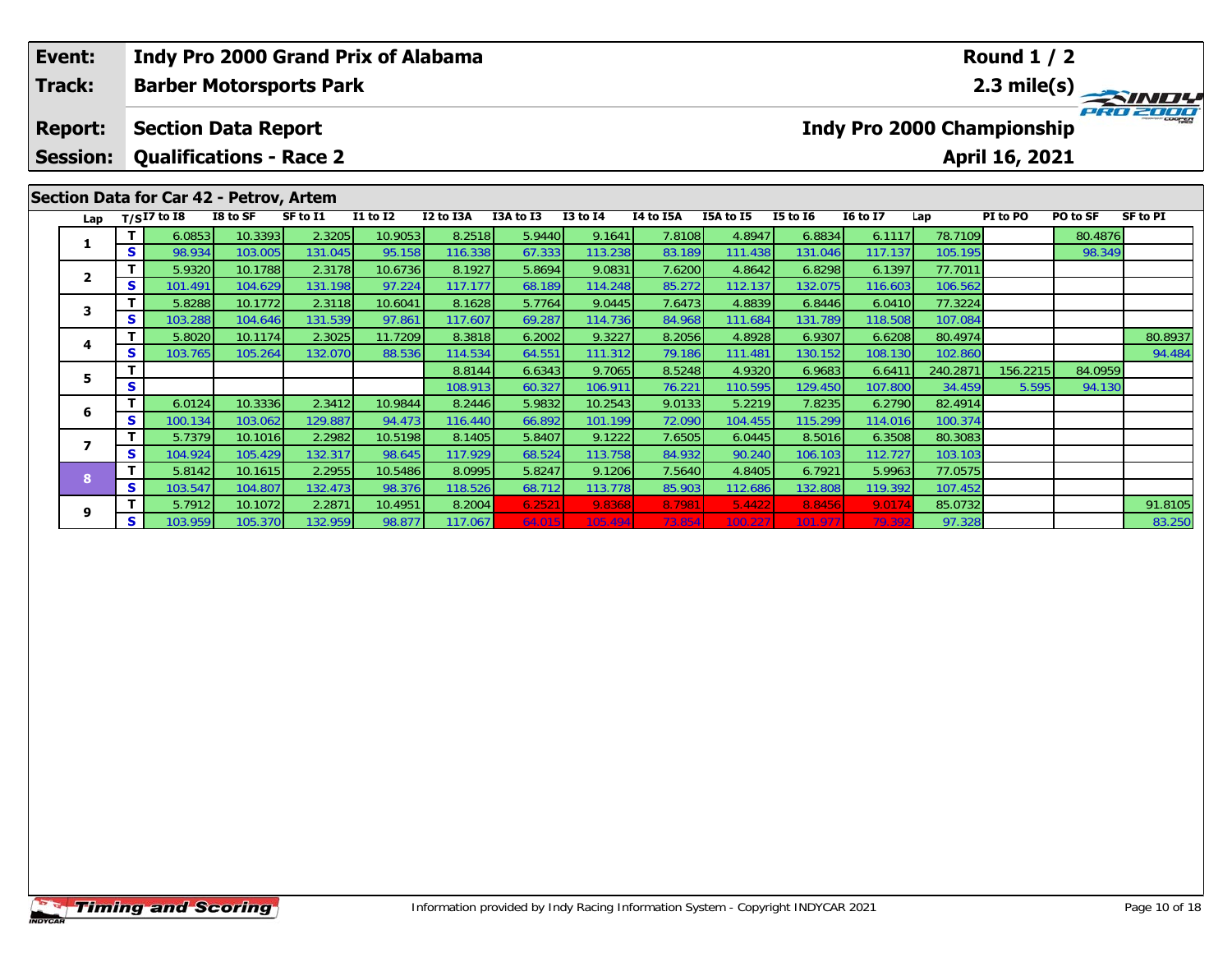| Event:                            |   | <b>Indy Pro 2000 Grand Prix of Alabama</b>                   |                    |                   |                   |                   |                  |                   |                  |                   |                   |                                   |                    | <b>Round 1 / 2</b> |          |                 |
|-----------------------------------|---|--------------------------------------------------------------|--------------------|-------------------|-------------------|-------------------|------------------|-------------------|------------------|-------------------|-------------------|-----------------------------------|--------------------|--------------------|----------|-----------------|
| Track:                            |   | <b>Barber Motorsports Park</b>                               |                    |                   |                   |                   |                  |                   |                  |                   |                   |                                   |                    |                    |          | 2.3 mile(s)     |
| <b>Report:</b><br><b>Session:</b> |   | <b>Section Data Report</b><br><b>Qualifications - Race 2</b> |                    |                   |                   |                   |                  |                   |                  |                   |                   | <b>Indy Pro 2000 Championship</b> |                    | April 16, 2021     |          |                 |
|                                   |   | Section Data for Car 5 - Brichacek, Wyatt (R)                |                    |                   |                   |                   |                  |                   |                  |                   |                   |                                   |                    |                    |          |                 |
| Lap                               |   | $T/SI7$ to $\overline{18}$                                   | I8 to SF           | SF to I1          | <b>I1 to I2</b>   | I2 to I3A         | I3A to I3        | <b>I3 to I4</b>   | I4 to I5A        | I5A to I5         | <b>I5 to 16</b>   | <b>16 to 17</b>                   | Lap                | PI to PO           | PO to SF | <b>SF to PI</b> |
| 1                                 |   | 6.1188                                                       | 10.5723            | 2.3417            | 11.0599           | 8.1741            | 5.9890           | 10.9134           | 9.3761           | 5.8979            | 7.5673            | 6.6229                            | 84.6334            |                    | 90.5949  |                 |
|                                   | S | 98.393                                                       | 100.735            | 129.859           | 93.828            | 117.444           | 66.827           | 95.087            | 69.301           | 92.483            | 119.203           | 108.096                           | 97.834             |                    | 87.377   |                 |
| 2                                 |   | 6.0571                                                       | 10.1463            | 2.2961            | 10.7191           | 8.1313            | 5.8231           | 9.0401            | 7.6737           | 4.8488            | 6.7874            | 6.3842                            | 77.9072            |                    |          |                 |
|                                   | S | 99.395                                                       | 104.964            | 132.438           | 96.811            | 118.062           | 68.731           | 114.792           | 84.675           | 112.493           | 132.900           | 112.138                           | 106.280            |                    |          |                 |
| 3                                 |   | 5.8910                                                       | 10.3062            | 2.2968            | 10.7299           | 8.0767            | 5.7726           | 9.0186            | 7.6895           | 4.8550            | 6.7916            | 6.1915                            | 77.6194            |                    |          |                 |
|                                   | S | 102.197<br>5.8672                                            | 103.336<br>10.1701 | 132.398<br>2.3059 | 96.714<br>11.4526 | 118.860<br>8.6069 | 69.332<br>6.1138 | 115.065<br>9.0222 | 84.501<br>7.7012 | 112.349<br>4.8335 | 132.818<br>6.7990 | 115.628<br>6.2126                 | 106.674<br>79.0850 |                    |          |                 |
| 4                                 | S | 102.612                                                      | 104.719            | 131.875           | 90.611            | 111.538           | 65.463           | 115.019           | 84.373           | 112.849           | 132.673           | 115.235                           | 104.697            |                    |          |                 |
|                                   | т | 5.8567                                                       | 10.2453            | 2.2929            | 10.5433           | 8.0916            | 5.7751           | 9.0171            | 7.5555           | 4.8237            | 6.8116            | 6.2675                            | 77.2803            |                    |          | 75.5683         |
| 5.                                | s | 102.796                                                      | 103.950            | 132.623           | 98.425            | 118.642           | 69.302           | 115.084           | 86.000           | 113.078           | 132.428           | 114.226                           | 107.142            |                    |          | 101.143         |
|                                   |   |                                                              |                    |                   |                   | 9.0514            | 6.1137           | 9.3841            | 7.8391           | 4.8590            | 6.8452            | 6.5554                            | 183.3464           | 104.6445           | 80.5033  |                 |
| 6                                 | S |                                                              |                    |                   |                   | 106.061           | 65.464           | 110.584           | 82.889           | 112.257           | 131.778           | 109.209                           | 45.160             | 8.353              | 98.330   |                 |
|                                   | т | 5.9883                                                       | 10.2031            | 2.3053            | 10.7750           | 8.0697            | 5.8385           | 9.0590            | 7.6249           | 4.7917            | 6.7491            | 6.1877                            | 77.5923            |                    |          |                 |
| $\overline{\phantom{a}}$          | S | 100.537                                                      | 104.380            | 131.909           | 96.309            | 118.964           | 68.550           | 114.552           | 85.217           | 113.833           | 133.654           | 115.699                           | 106.712            |                    |          |                 |
| 8                                 |   | 5.8887                                                       | 10.0455            | 2.2726            | 10.5615           | 8.0124            | 5.7871           | 9.0698            | 7.5943           | 4.8193            | 6.7738            | 6.1944                            | 77.0194            |                    |          |                 |
|                                   | S | 102.237                                                      | 106.018            | 133.807           | 98.256            | 119.814           | 69.159           | 114.416           | 85.561           | 113.181           | 133.167           | 115.574                           | 107.505            |                    |          |                 |
| 9                                 |   | 5.8584                                                       | 10.1461            | 2.2589            | 10.6673           | 8.0398            | 5.7720           | 9.0256            | 7.6201           | 4.8424            | 6.7556            | 6.1834                            | 77.1696            |                    |          |                 |
|                                   | S | 102.766                                                      | 104.966            | 134.619           | 97.281            | 119.406           | 69.339           | 114.976           | 85.271           | 112.641           | 133.526           | 115.779                           | 107.296            |                    |          |                 |
| 10                                |   | 5.9103                                                       | 10.0608            | 2.2710            | 10.5796           | 8.8477            | 6.3294           | 10.0509           | 8.9664           | 5.2769            | 8.0096            | 8.546                             | 84.8488            |                    |          | 89.1906         |
|                                   | S | 101.864                                                      | 105.856            | 133.902           | 98.088            | 108.503           | 63.233           | 103.247           | 72.468           | 103.366           | 112.621           | 83.769                            | 97.585             |                    |          | 85.695          |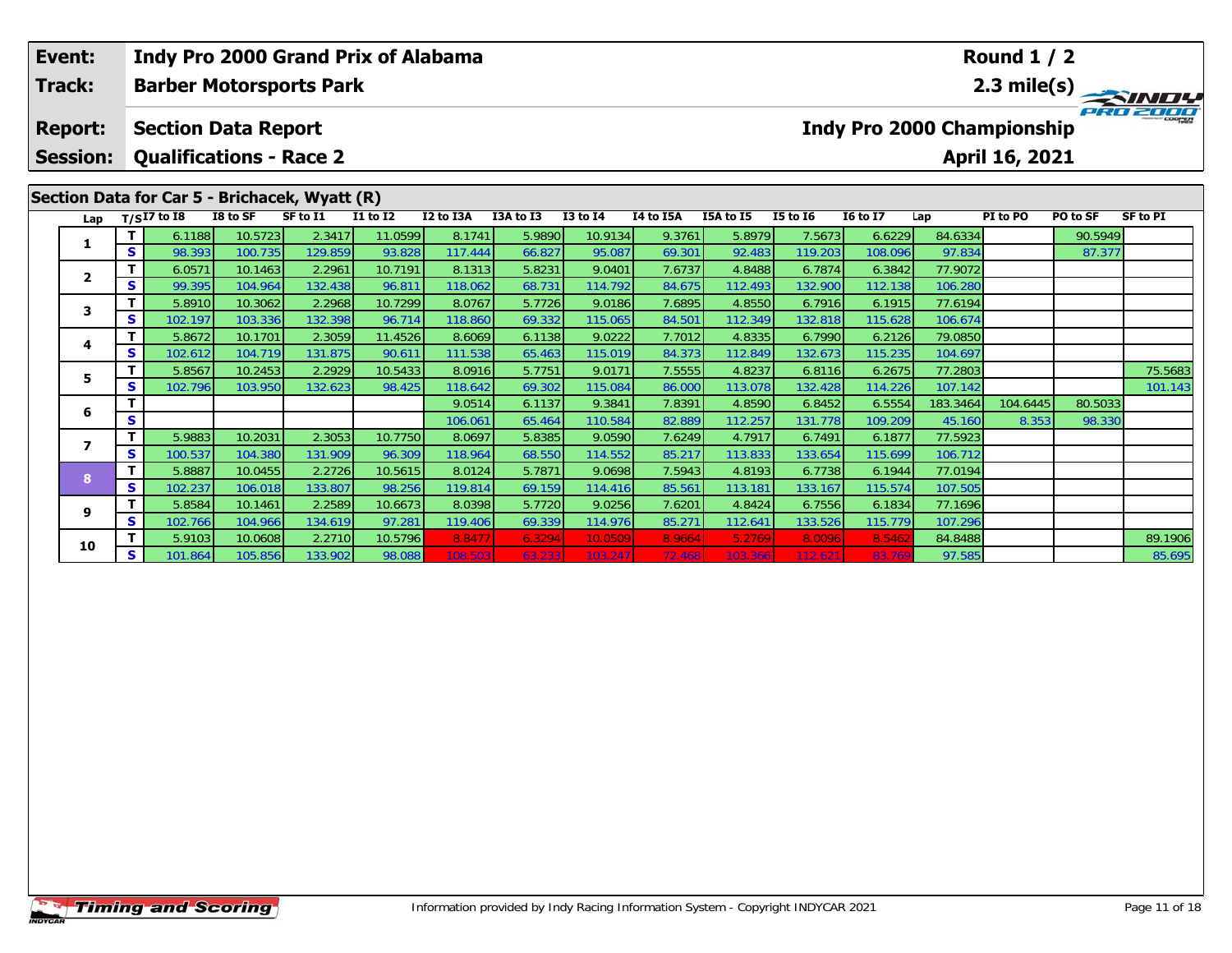| Event: |                 |                |                   |                                       |                                | Indy Pro 2000 Grand Prix of Alabama |                   |                  |                   |                  |                   |                    |                   |                    | <b>Round 1 / 2</b>                |          |                 |
|--------|-----------------|----------------|-------------------|---------------------------------------|--------------------------------|-------------------------------------|-------------------|------------------|-------------------|------------------|-------------------|--------------------|-------------------|--------------------|-----------------------------------|----------|-----------------|
| Track: |                 |                |                   |                                       | <b>Barber Motorsports Park</b> |                                     |                   |                  |                   |                  |                   |                    |                   |                    |                                   |          | 2.3 mile(s)     |
|        | <b>Report:</b>  |                |                   | <b>Section Data Report</b>            |                                |                                     |                   |                  |                   |                  |                   |                    |                   |                    | <b>Indy Pro 2000 Championship</b> |          |                 |
|        | <b>Session:</b> |                |                   | <b>Qualifications - Race 2</b>        |                                |                                     |                   |                  |                   |                  |                   |                    |                   |                    | April 16, 2021                    |          |                 |
|        |                 |                |                   | Section Data for Car 51 - Abel, Jacob |                                |                                     |                   |                  |                   |                  |                   |                    |                   |                    |                                   |          |                 |
|        | Lap             |                | $T/SI7$ to $I8$   | I8 to SF                              | SF to I1                       | I1 to I2                            | I2 to I3A         | I3A to I3        | <b>I3 to I4</b>   | I4 to I5A        | I5A to I5         | I5 to $16$         | <b>16 to 17</b>   | Lap                | PI to PO                          | PO to SF | <b>SF to PI</b> |
|        | 1               | т              | 5.9408            | 10.3501                               | 2.3505                         | 10.9359                             | 8.3219            | 5.8713           | 9.1770            | 7.7715           | 4.8952            | 6.8950             | 6.4691            | 78.9783            |                                   | 86.0164  |                 |
|        |                 | S.             | 101.341<br>5.9314 | 102.898<br>10.2388                    | 129.373<br>2.3228              | 94.892<br>10.6721                   | 115.358<br>8.2806 | 68.167<br>5.8392 | 113.079<br>9.1357 | 83.610<br>7.6534 | 111.426<br>4.8724 | 130.826<br>6.8478  | 110.666<br>6.3402 | 104.839<br>78.1344 |                                   | 92.028   |                 |
|        | $\mathbf{2}$    | S              | 101.501           | 104.016                               | 130.916                        | 97.237                              | 115.934           | 68.541           | 113.590           | 84.900           | 111.948           | 131.728            | 112.916           | 105.971            |                                   |          |                 |
|        |                 | т              | 5.9581            | 10.1143                               | 2.3125                         | 10.5855                             | 8.2527            | 5.7914           | 9.0956            | 7.6816           | 4.8710            | 6.8517             | 6.1391            | 77.6535            |                                   |          |                 |
|        | 3               | <b>S</b>       | 101.047           | 105.296                               | 131.499                        | 98.033                              | 116.326           | 69.107           | 114.091           | 84.588           | 111.980           | 131.653            | 116.615           | 106.628            |                                   |          |                 |
|        |                 | т              | 5.7607            | 10.1922                               | 2.3235                         | 11.3535                             | 8.2311            | 5.7792           | 9.1116            | 7.6913           | 4.8751            | 6.8765             | 6.1962            | 78.3909            |                                   |          |                 |
|        | 4               | S              | 104.509           | 104.492                               | 130.876                        | 91.402                              | 116.631           | 69.253           | 113.891           | 84.482           | 111.886           | 131.178            | 115.540           | 105.625            |                                   |          |                 |
|        | 5               | T.             | 5.7661            | 10.1672                               | 2.3086                         | 10.8506                             | 8.2245            | 5.8156           | 9.0797            | 7.6480           | 4.8622            | 6.8651             | 6.1568            | 77.7444            |                                   |          |                 |
|        |                 | S              | 104.411           | 104.749                               | 131.721                        | 95.638                              | 116.724           | 68.820           | 114.291           | 84.960           | 112.183           | 131.396            | 116.279           | 106.503            |                                   |          |                 |
|        | 6               | т              | 5.7980            | 10.2152                               | 2.3077                         | 10.6045                             | 8.2212            | 5.7591           | 9.1146            | 7.6386           | 4.8599            | 6.8767             | 6.1690            | 77.5645            |                                   |          | 76.0314         |
|        |                 | S              | 103.837           | 104.256                               | 131.772                        | 97.857                              | 116.77'           | 69.495           | 113.853           | 85.064           | 112.236           | 131.174            | 116.049           | 106.750            |                                   |          | 100.527         |
|        | $\overline{ }$  | т              |                   |                                       |                                |                                     | 8.4762            | 6.1356           | 9.4186            | 8.1623           | 4.9404            | 7.0310             | 6.4457            | 217.9763           | 139.3459                          | 80.1440  |                 |
|        |                 | S              |                   |                                       |                                |                                     | 113.258           | 65.230           | 110.179           | 79.607           | 110.407           | 128.295            | 111.068           | 37.986             | 6.273                             | 98.771   |                 |
|        | 8               | т              | 5.8209            | 10.1728                               | 2.3038                         | 10.5790                             | 8.1656            | 5.8363           | 9.1329            | 7.6500           | 4.8492            | 6.8145             | 6.2097            | 77.5347            |                                   |          |                 |
|        |                 | S              | 103.428           | 104.691                               | 131.995                        | 98.093                              | 117.566           | 68.576           | 113.625           | 84.938           | 112.483           | 132.371            | 115.289           | 106.791            |                                   |          |                 |
|        | 9               | T.<br><b>S</b> | 5.7557<br>104.600 | 10.0133<br>106.359                    | 2.2892<br>132.837              | 10.5913<br>97.979                   | 8.1863<br>117.269 | 5.7224<br>69.940 | 9.1001<br>114.035 | 7.5944<br>85.559 | 4.8465<br>112.546 | 6.8138             | 6.0575            | 76.9705<br>107.574 |                                   |          |                 |
|        |                 | $\mathbf{T}$   | 5.9033            | 11.5086                               | 2.4557                         | 12.9279                             | 10.4642           | 6.5828           | 9.8339            | 8.6650           | 6.3799            | 132.385<br>10.3215 | 118.186<br>9.5772 | 94.6200            |                                   |          | 101.2863        |

**<sup>T</sup>** 5.9033 11.5086 2.4557 12.9279 10.4642 6.5828 9.8339 8.6650 6.3799 10.3215 9.5772 94.6200 101.2863 **<sup>S</sup>** 101.985 92.539 123.831 80.270 91.741 60.799 105.526 74.988 85.496 87.395 74.751 87.508 75.461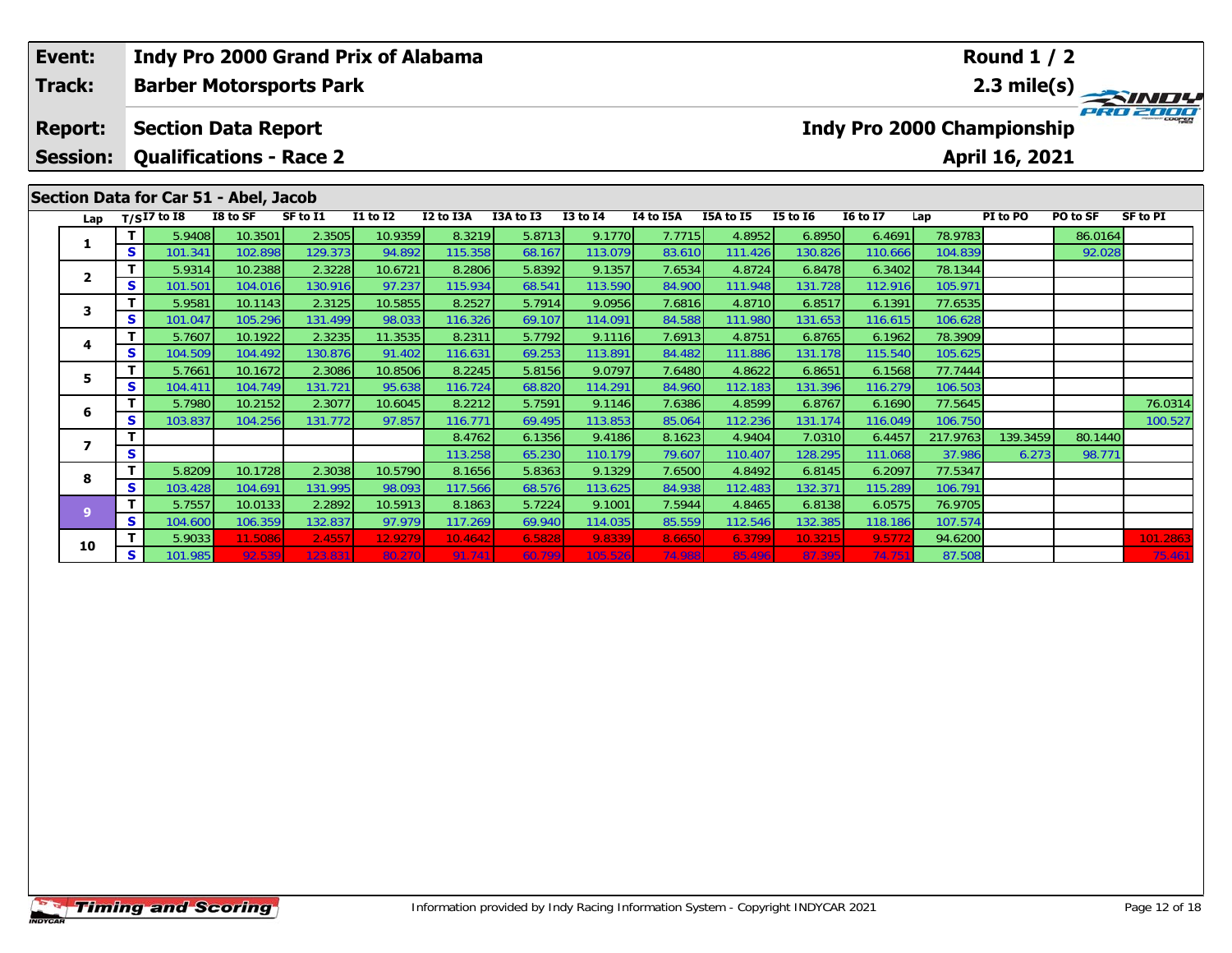| Event:<br><b>Track:</b>                                                                                                                                                                                                                                              |                                   |    | <b>Indy Pro 2000 Grand Prix of Alabama</b>                   |                    |                   |                   |                   |                  | <b>Round 1 / 2</b>                                  |                  |                   |                   |                   |                    |          |         |         |  |  |
|----------------------------------------------------------------------------------------------------------------------------------------------------------------------------------------------------------------------------------------------------------------------|-----------------------------------|----|--------------------------------------------------------------|--------------------|-------------------|-------------------|-------------------|------------------|-----------------------------------------------------|------------------|-------------------|-------------------|-------------------|--------------------|----------|---------|---------|--|--|
|                                                                                                                                                                                                                                                                      |                                   |    | <b>Barber Motorsports Park</b>                               |                    |                   |                   |                   |                  |                                                     |                  |                   |                   | 2.3 mile(s)       |                    |          |         |         |  |  |
|                                                                                                                                                                                                                                                                      | <b>Report:</b><br><b>Session:</b> |    | <b>Section Data Report</b><br><b>Qualifications - Race 2</b> |                    |                   |                   |                   |                  | <b>Indy Pro 2000 Championship</b><br>April 16, 2021 |                  |                   |                   |                   |                    |          |         |         |  |  |
| Section Data for Car 55 - Gold, Reece (R)<br><b>I5 to 16</b><br><b>I6 to I7</b><br>$T/SI7$ to I8<br>I8 to SF<br>SF to I1<br><b>I1 to I2</b><br>I2 to I3A<br>I3A to I3<br><b>I3 to I4</b><br>I4 to I5A<br>I5A to I5<br>PI to PO<br>PO to SF<br><b>SF to PI</b><br>Lap |                                   |    |                                                              |                    |                   |                   |                   |                  |                                                     |                  |                   |                   |                   |                    |          |         |         |  |  |
|                                                                                                                                                                                                                                                                      | Lap                               |    |                                                              |                    |                   |                   |                   |                  |                                                     |                  |                   |                   |                   |                    |          |         |         |  |  |
|                                                                                                                                                                                                                                                                      | 1                                 |    | 5.9474                                                       | 10.2456            | 2.3249            | 10.9187           | 8.2314            | 5.8670           | 9.0722                                              | 7.7595           | 4.8482            | 6.8233            | 6.3568            | 78.3950            |          | 80.8171 |         |  |  |
|                                                                                                                                                                                                                                                                      |                                   | S  | 101.228<br>5.9287                                            | 103.947<br>10.2937 | 130.797<br>2.3025 | 95.041<br>10.7082 | 116.627<br>8.1053 | 68.217<br>5.8503 | 114.385<br>9.0407                                   | 83.739<br>7.7218 | 112.507<br>4.8593 | 132.201<br>6.8255 | 112.621<br>6.1685 | 105.619<br>77.8045 |          | 97.948  |         |  |  |
|                                                                                                                                                                                                                                                                      | $\mathbf{2}$                      | S  | 101.548                                                      | 103.461            | 132.070           | 96.910            | 118.441           | 68.411           | 114.784                                             | 84.148           | 112.250           | 132.158           | 116.059           | 106.421            |          |         |         |  |  |
|                                                                                                                                                                                                                                                                      |                                   | т  | 5.8489                                                       | 10.1088            | 2.2906            | 10.6756           | 8.1313            | 5.8179           | 9.0124                                              | 7.6040           | 4.8091            | 6.7840            | 6.1192            | 77.2018            |          |         |         |  |  |
|                                                                                                                                                                                                                                                                      | 3                                 | S  | 102.933                                                      | 105.354            | 132.756           | 97.206            | 118.062           | 68.792           | 115.144                                             | 85.451           | 113.421           | 132.967           | 116.994           | 107.251            |          |         |         |  |  |
|                                                                                                                                                                                                                                                                      |                                   |    | 5.7747                                                       | 10.1758            | 2.2906            | 10.6030           | 8.0519            | 5.8084           | 9.0536                                              |                  |                   | 7.7060            | 6.6267            | 82.3630            |          |         |         |  |  |
|                                                                                                                                                                                                                                                                      | 4                                 | S  | 104.256                                                      | 104.660            | 132.756           | 97.871            | 119.227           | 68.905           | 114.620                                             |                  |                   | 117.058           | 108.034           | 100.531            |          |         |         |  |  |
|                                                                                                                                                                                                                                                                      | 5.                                |    | 5.8701                                                       | 10.2046            | 2.2937            | 10.8448           | 8.0974            | 5.7698           | 8.9888                                              | 7.7441           | 4.8328            | 6.8094            | 6.3249            | 77.7804            |          |         | 76.5317 |  |  |
|                                                                                                                                                                                                                                                                      |                                   | s  | 102.561                                                      | 104.365            | 132.577           | 95.689            | 118.557           | 69.366           | 115.447                                             | 83.906           | 112.865           | 132.471           | 113.189           | 106.454            |          |         | 99.869  |  |  |
|                                                                                                                                                                                                                                                                      | 6                                 |    |                                                              |                    |                   |                   | 8.6817            | 6.1131           | 9.2559                                              | 8.0143           | 4.8452            | 6.8065            | 6.4303            | 294.2702           | 215.6529 | 79.9019 |         |  |  |
|                                                                                                                                                                                                                                                                      |                                   | S  |                                                              |                    |                   |                   | 110.577           | 65.470           | 112.115                                             | 81.077           | 112.576           | 132.527           | 111.334           | 28.137             | 4.053    | 99.070  |         |  |  |
|                                                                                                                                                                                                                                                                      | 7                                 | т  | 5.8281                                                       | 10.2825            | 2.2869            | 10.6905           | 8.0214            | 5.7177           | 9.0467                                              | 7.6584           | 4.8026            | 6.7310            | 6.0557            | 77.1215            |          |         |         |  |  |
|                                                                                                                                                                                                                                                                      |                                   | S  | 103.300                                                      | 103.574            | 132.971           | 97.070            | 119.680           | 69.998           | 114.708                                             | 84.844           | 113.575           | 134.014           | 118.221           | 107.363            |          |         |         |  |  |
|                                                                                                                                                                                                                                                                      | 8                                 |    | 5.7611                                                       | 10.1846            | 2.2694            | 10.5461           | 8.0270            | 5.7022           | 9.0003                                              | 7.6839           | 4.8256            | 6.7383            | 6.0093            | 76.7478            |          |         |         |  |  |
|                                                                                                                                                                                                                                                                      |                                   | S  | 104.502                                                      | 104.570            | 133.996           | 98.399            | 119.596           | 70.188           | 115.299                                             | 84.563           | 113.034           | 133.868           | 119.134           | 107.886            |          |         |         |  |  |
|                                                                                                                                                                                                                                                                      | 9                                 | s  | 5.6854<br>105.893                                            | 10.1429<br>105.000 | 2.2852<br>133.07  | 11.7045<br>88.661 | 10.1015<br>95.03  | 6.2033<br>64.518 | 10.0482<br>103.27                                   | 8.8413<br>73.493 | 5.2159<br>104.575 | 9.1158<br>98.954  | 8.7305            | 88.0745<br>94.011  |          |         | 93.3355 |  |  |
|                                                                                                                                                                                                                                                                      |                                   |    |                                                              |                    |                   |                   |                   |                  |                                                     |                  |                   |                   | 82.00             |                    | 157.0652 |         | 81.88   |  |  |
|                                                                                                                                                                                                                                                                      | 10                                | S. |                                                              |                    |                   |                   |                   |                  |                                                     |                  |                   |                   |                   |                    | 5.565    |         |         |  |  |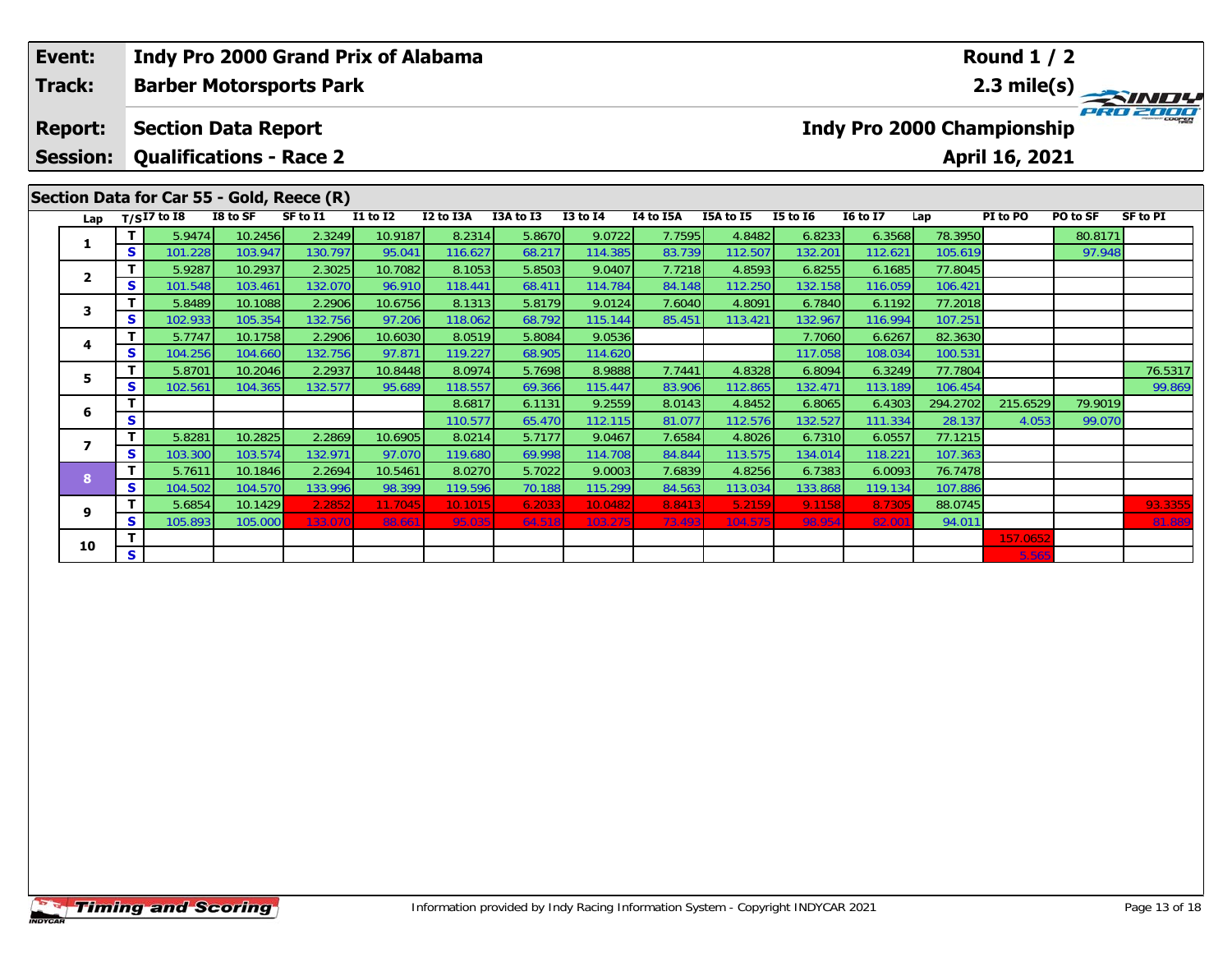| Event:<br>Track:                                                                                                                                                                             |    | Indy Pro 2000 Grand Prix of Alabama<br><b>Barber Motorsports Park</b> |         |         |         |         |        |                                   | <b>Round 1 / 2</b><br>$\frac{2.3 \text{ mile(s)}}{P_{R0}^2 P_{L0}^2}$ |           |         |                 |          |          |          |         |  |  |
|----------------------------------------------------------------------------------------------------------------------------------------------------------------------------------------------|----|-----------------------------------------------------------------------|---------|---------|---------|---------|--------|-----------------------------------|-----------------------------------------------------------------------|-----------|---------|-----------------|----------|----------|----------|---------|--|--|
| <b>Report:</b>                                                                                                                                                                               |    | <b>Section Data Report</b>                                            |         |         |         |         |        | <b>Indy Pro 2000 Championship</b> |                                                                       |           |         |                 |          |          |          |         |  |  |
| <b>Session:</b>                                                                                                                                                                              |    | <b>Qualifications - Race 2</b>                                        |         |         |         |         |        |                                   | April 16, 2021                                                        |           |         |                 |          |          |          |         |  |  |
| Section Data for Car 7 - Shields, Cameron (R)<br>I8 to SF<br>I2 to I3A<br>I3A to I3<br><b>I3 to I4</b><br><b>I5 to 16</b><br>$T/SI7$ to I8<br>SF to I1<br><b>I1 to I2</b><br><b>SF to PI</b> |    |                                                                       |         |         |         |         |        |                                   |                                                                       |           |         |                 |          |          |          |         |  |  |
| Lap                                                                                                                                                                                          |    |                                                                       |         |         |         |         |        |                                   | I4 to I5A                                                             | I5A to I5 |         | <b>16 to 17</b> | Lap      | PI to PO | PO to SF |         |  |  |
| 1                                                                                                                                                                                            | т  | 6.1962                                                                | 10.4953 | 2.3254  | 11.0346 | 8.2549  | 5.9935 | 9.1616                            | 7.9734                                                                | 4.8687    | 6.8255  | 6.3116          | 79.4407  |          | 85.4651  |         |  |  |
|                                                                                                                                                                                              | S. | 97.164                                                                | 101.474 | 130.769 | 94.043  | 116.295 | 66.777 | 113.269                           | 81.493                                                                | 112.033   | 132.158 | 113.428         | 104.229  |          | 92.622   |         |  |  |
| $\mathbf{2}$                                                                                                                                                                                 | т  | 5.9765                                                                | 10.2085 | 2.2977  | 10.6886 | 8.1352  | 5.8235 | 9.0499                            | 7.7671                                                                | 4.8504    | 6.7901  | 6.1828          | 77.7703  |          |          |         |  |  |
|                                                                                                                                                                                              | S. | 100.735                                                               | 104.325 | 132.346 | 97.087  | 118.006 | 68.726 | 114.667                           | 83.657                                                                | 112.456   | 132.847 | 115.790         | 106.467  |          |          |         |  |  |
| 3                                                                                                                                                                                            | т  | 5.8395                                                                | 10.1856 | 2.2973  | 10.5721 | 8.1081  | 5.8387 | 9.0499                            | 7.8025                                                                | 4.8634    | 6.8060  | 6.1436          | 77.5067  |          |          |         |  |  |
|                                                                                                                                                                                              | S. | 103.099                                                               | 104.559 | 132.369 | 98.157  | 118.400 | 68.547 | 114.667                           | 83.278                                                                | 112.155   | 132.537 | 116.529         | 106.829  |          |          |         |  |  |
| 4                                                                                                                                                                                            |    | 5.8251                                                                | 10.1433 | 2.2868  | 11.8628 | 8.2608  | 5.9815 | 9.1598                            | 7.8924                                                                | 4.8406    | 6.8086  | 6.1970          | 79.2587  |          |          |         |  |  |
|                                                                                                                                                                                              | S  | 103.354                                                               | 104.995 | 132.977 | 87.477  | 116.212 | 66.911 | 113.291                           | 82.329                                                                | 112.683   | 132.486 | 115.525         | 104.468  |          |          |         |  |  |
| 5                                                                                                                                                                                            | т  | 5.8798                                                                | 10.2143 | 2.2824  | 10.7262 | 8.1510  | 5.7869 | 9.0874                            | 7.8924                                                                | 4.8480    | 6.8229  | 6.2549          | 77.9462  |          |          | 77.1226 |  |  |
|                                                                                                                                                                                              | S  | 102.392                                                               | 104.266 | 133.233 | 96.747  | 117.777 | 69.161 | 114.194                           | 82.329                                                                | 112.511   | 132.209 | 114.456         | 106.227  |          |          | 99.104  |  |  |
| 6                                                                                                                                                                                            |    |                                                                       |         |         |         | 8.6791  | 6.3576 | 9.4200                            | 8.3897                                                                | 4.9289    | 6.8973  | 6.4275          | 320.8200 | 239.7069 | 82.1591  |         |  |  |
|                                                                                                                                                                                              | S  |                                                                       |         |         |         | 110.611 | 62.953 | 110.162                           | 77.449                                                                | 110.665   | 130.782 | 111.382         | 25.809   | 3.646    | 96.349   |         |  |  |
| $\overline{ }$                                                                                                                                                                               | т  | 6.0802                                                                | 10.2363 | 2.3028  | 10.7609 | 8.1498  | 5.8602 | 9.1012                            | 7.8721                                                                | 4.8389    | 6.7674  | 6.1182          | 78.0880  |          |          |         |  |  |
|                                                                                                                                                                                              | S. | 99.017                                                                | 104.041 | 132.053 | 96.435  | 117.794 | 68.296 | 114.021                           | 82.541                                                                | 112.723   | 133.293 | 117.013         | 106.034  |          |          |         |  |  |
| 8                                                                                                                                                                                            |    | 5.8107                                                                | 10.0096 | 2.2792  | 10.4860 | 8.0540  | 5.7383 | 9.0870                            | 7.7762                                                                | 5.0636    | 8.4988  | 11.5228         | 84.3262  |          |          | 89.1494 |  |  |
|                                                                                                                                                                                              | s  | 103.610                                                               | 106.398 | 133.420 | 98.963  | 119.195 | 69.747 | 114.199                           | 83.559                                                                | 107.721   | 106.138 | 62.13           | 98.190   |          |          | 85.735  |  |  |
| 9                                                                                                                                                                                            |    |                                                                       |         |         |         |         |        |                                   |                                                                       |           |         |                 |          | 216.7295 |          |         |  |  |
|                                                                                                                                                                                              | S  |                                                                       |         |         |         |         |        |                                   |                                                                       |           |         |                 |          | 4.033    |          |         |  |  |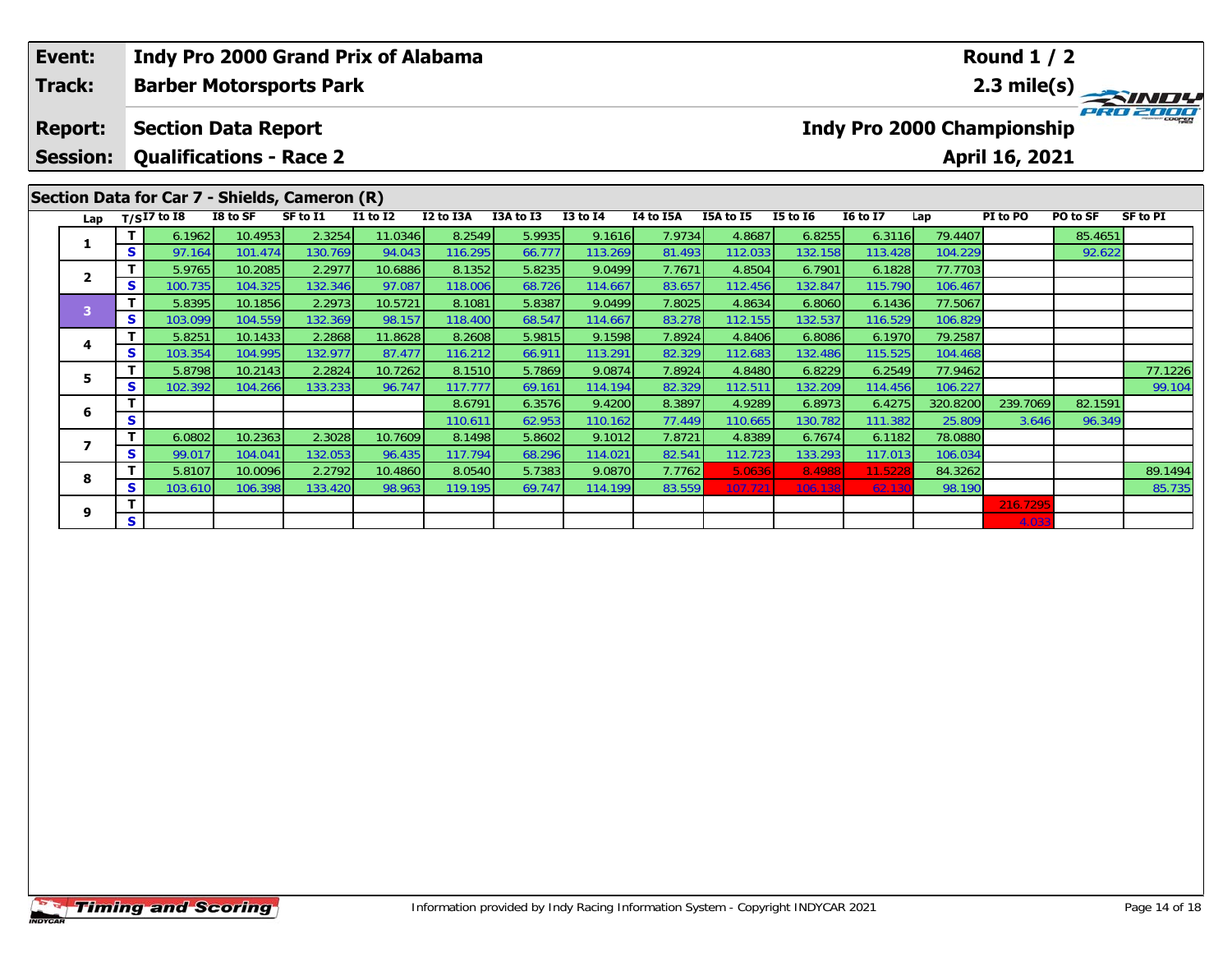| Event:<br>Track:                                                                                                                                                                                                                                                            |   |         |                            | <b>Indy Pro 2000 Grand Prix of Alabama</b><br><b>Barber Motorsports Park</b> |         |         |        |         | <b>Round 1 / 2</b><br>2.3 mile(s) |         |         |         |          |          |         |          |  |  |  |
|-----------------------------------------------------------------------------------------------------------------------------------------------------------------------------------------------------------------------------------------------------------------------------|---|---------|----------------------------|------------------------------------------------------------------------------|---------|---------|--------|---------|-----------------------------------|---------|---------|---------|----------|----------|---------|----------|--|--|--|
| <b>Report:</b>                                                                                                                                                                                                                                                              |   |         | <b>Section Data Report</b> |                                                                              |         |         |        |         | <b>Indy Pro 2000 Championship</b> |         |         |         |          |          |         |          |  |  |  |
| <b>Session:</b>                                                                                                                                                                                                                                                             |   |         |                            | <b>Qualifications - Race 2</b>                                               |         |         |        |         | April 16, 2021                    |         |         |         |          |          |         |          |  |  |  |
| Section Data for Car 74 - Fittipaldi, Enzo (R)<br>I8 to SF<br>I2 to I3A<br>I3A to I3<br><b>I3 to I4</b><br>I4 to I5A<br>I5A to I5<br><b>I5 to 16</b><br><b>16 to 17</b><br>PO to SF<br>$T/SI7$ to $I8$<br>SF to I1<br><b>I1 to I2</b><br>PI to PO<br><b>SF to PI</b><br>Lap |   |         |                            |                                                                              |         |         |        |         |                                   |         |         |         |          |          |         |          |  |  |  |
| Lap                                                                                                                                                                                                                                                                         |   |         |                            |                                                                              |         |         |        |         |                                   |         |         |         |          |          |         |          |  |  |  |
| 1                                                                                                                                                                                                                                                                           |   | 6.3811  | 10.7885                    | 2.4171                                                                       | 11.4159 | 8.5767  | 6.4148 | 9.1558  | 8.2233                            | 6.6911  | 7.4919  | 6.5041  | 84.0603  |          | 84.1463 |          |  |  |  |
|                                                                                                                                                                                                                                                                             | S | 94.348  | 98.716                     | 125.808                                                                      | 90.902  | 111.931 | 62.391 | 113.341 | 79.016                            | 81.519  | 120.403 | 110.070 | 98.501   |          | 94.073  |          |  |  |  |
| $\mathbf{2}$                                                                                                                                                                                                                                                                | т | 6.0071  | 10.2299                    | 2.3131                                                                       | 10.8710 | 8.2504  | 5.8826 | 9.0589  | 7.9755                            | 4.9475  | 6.8908  | 6.1941  | 78.6209  |          |         |          |  |  |  |
|                                                                                                                                                                                                                                                                             | S | 100.222 | 104.107                    | 131.465                                                                      | 95.458  | 116.358 | 68.036 | 114.553 | 81.471                            | 110.249 | 130.906 | 115.579 | 105.316  |          |         |          |  |  |  |
| 3                                                                                                                                                                                                                                                                           | т | 5.8688  | 10.1314                    | 2.3100                                                                       | 11.1019 | 8.2648  | 5.7962 | 9.0492  | 7.7344                            | 4.8820  | 6.8658  | 6.1397  | 78.1442  |          |         |          |  |  |  |
|                                                                                                                                                                                                                                                                             | S | 102.584 | 105.119                    | 131.641                                                                      | 93.473  | 116.155 | 69.050 | 114.676 | 84.011                            | 111.728 | 131.382 | 116.603 | 105.958  |          |         |          |  |  |  |
| 4                                                                                                                                                                                                                                                                           |   | 5.8164  | 10.3825                    | 2.3167                                                                       | 11.4380 | 8.3568  | 5.8336 | 9.1396  | 7.8778                            | 4.8725  | 6.8680  | 6.4374  | 79.3393  |          |         | 80.8312  |  |  |  |
|                                                                                                                                                                                                                                                                             | S | 103.508 | 102.576                    | 131.260                                                                      | 90.726  | 114.877 | 68.607 | 113.542 | 82.481                            | 111.946 | 131.340 | 111.211 | 104.362  |          |         | 94.557   |  |  |  |
| 5                                                                                                                                                                                                                                                                           |   |         |                            |                                                                              |         | 9.0551  | 6.4756 | 9.5411  | 8.6575                            | 5.0214  | 7.0210  | 6.6436  | 237.0794 | 151.0840 | 85.0738 |          |  |  |  |
|                                                                                                                                                                                                                                                                             | S |         |                            |                                                                              |         | 106.018 | 61.805 | 108.764 | 75.053                            | 108.626 | 128.478 | 107.759 | 34.925   | 5.785    | 93.048  |          |  |  |  |
| 6                                                                                                                                                                                                                                                                           | Т | 6.2462  | 10.5230                    | 2.3471                                                                       | 11.1533 | 8.2429  | 5.9823 | 9.2886  | 7.9141                            | 4.8548  | 6.8758  | 6.1613  | 79.5894  |          |         |          |  |  |  |
|                                                                                                                                                                                                                                                                             | S | 96.386  | 101.207                    | 129.560                                                                      | 93.042  | 116.464 | 66.902 | 111.721 | 82.103                            | 112.354 | 131.191 | 116.194 | 104.034  |          |         |          |  |  |  |
| $\overline{ }$                                                                                                                                                                                                                                                              | т | 5.8039  | 10.1340                    | 2.3002                                                                       | 10.6975 | 8.1346  | 5.7686 | 9.0947  | 7.6324                            | 4.8524  | 6.8411  | 6.0474  | 77.3068  |          |         |          |  |  |  |
|                                                                                                                                                                                                                                                                             | S | 103.731 | 105.092                    | 132.202                                                                      | 97.007  | 118.014 | 69.380 | 114.102 | 85.133                            | 112.409 | 131.857 | 118.383 | 107.106  |          |         |          |  |  |  |
| 8                                                                                                                                                                                                                                                                           | т | 5.7762  | 10.3104                    | 2.3032                                                                       | 10.6283 | 8.1135  | 5.7800 | 9.0558  | 7.6836                            | 4.8570  | 6.8279  | 5.9606  | 77.2965  |          |         |          |  |  |  |
|                                                                                                                                                                                                                                                                             | S | 104.229 | 103.294                    | 132.030                                                                      | 97.638  | 118.321 | 69.243 | 114.593 | 84.566                            | 112.303 | 132.112 | 120.107 | 107.120  |          |         |          |  |  |  |
| 9                                                                                                                                                                                                                                                                           |   | 5.6986  | 10.2340                    | 2.2954                                                                       | 10.5791 | 8.1201  | 5.7467 | 9.2890  | 10.0655                           | 9.4756  | 11.7582 | 9.825   | 93.0880  |          |         | 100.7734 |  |  |  |
|                                                                                                                                                                                                                                                                             | s | 105.648 | 104.065                    | 132.478                                                                      | 98.092  | 118.225 | 69.645 | 111.716 | 64.554                            | 57.564  | 76.716  | 72.86   | 88.948   |          |         | 75.845   |  |  |  |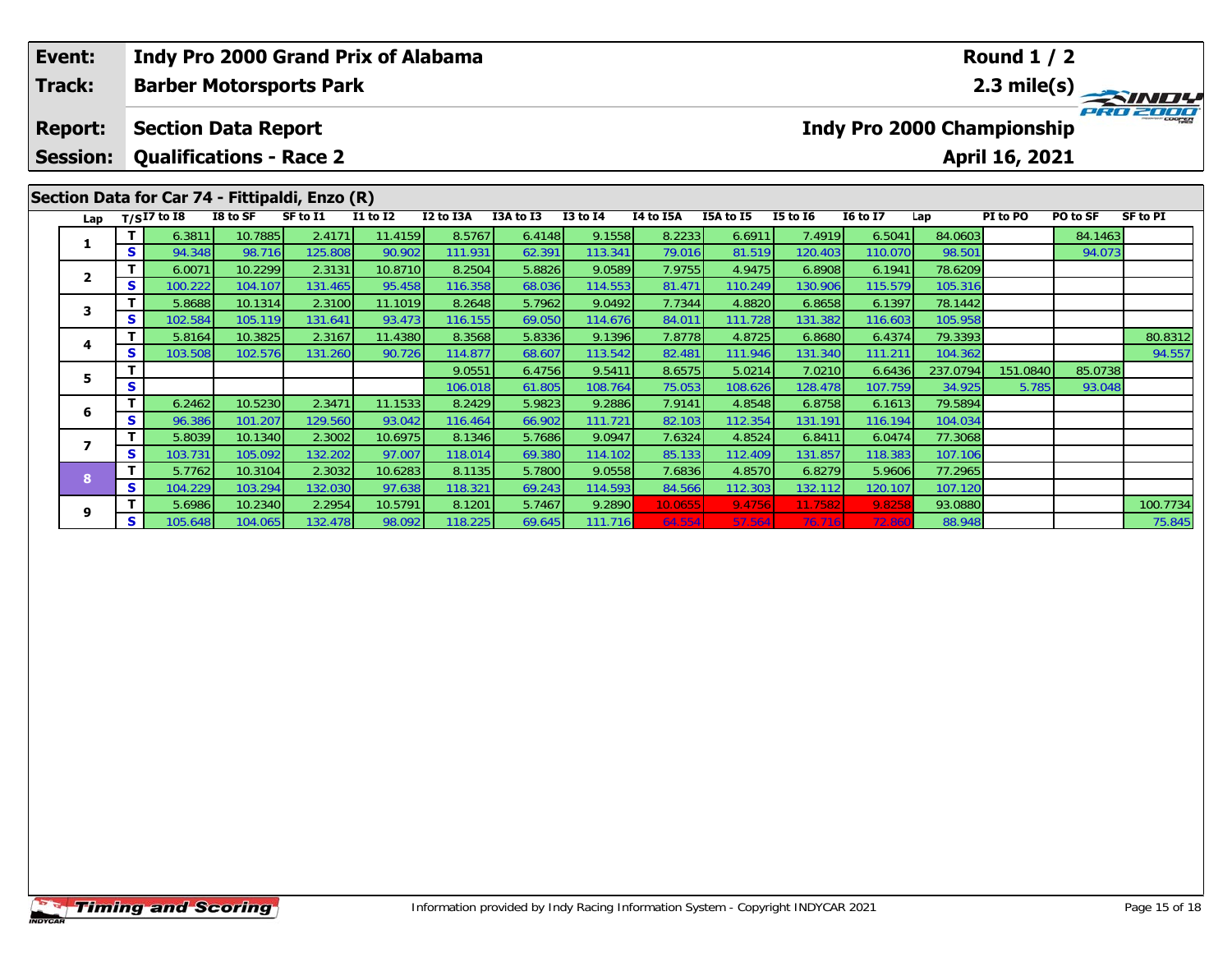| Event:<br>Track: |                                            |          | Indy Pro 2000 Grand Prix of Alabama |                    |                   |                   |                   | <b>Round 1 / 2</b>                                  |                   |                  |                   |                   |                   |                    |          |          |                 |  |  |
|------------------|--------------------------------------------|----------|-------------------------------------|--------------------|-------------------|-------------------|-------------------|-----------------------------------------------------|-------------------|------------------|-------------------|-------------------|-------------------|--------------------|----------|----------|-----------------|--|--|
|                  |                                            |          | <b>Barber Motorsports Park</b>      |                    |                   |                   |                   |                                                     |                   |                  |                   |                   | 2.3 mile(s)       |                    |          |          |                 |  |  |
|                  | <b>Report:</b>                             |          | <b>Section Data Report</b>          |                    |                   |                   |                   | <b>Indy Pro 2000 Championship</b><br>April 16, 2021 |                   |                  |                   |                   |                   |                    |          |          |                 |  |  |
|                  | <b>Session:</b>                            |          | <b>Qualifications - Race 2</b>      |                    |                   |                   |                   |                                                     |                   |                  |                   |                   |                   |                    |          |          |                 |  |  |
|                  | Section Data for Car 77 - Ahmed, Enaam (R) |          |                                     |                    |                   |                   |                   |                                                     |                   |                  |                   |                   |                   |                    |          |          |                 |  |  |
|                  | Lap                                        |          | $T/SI7$ to I8                       | I8 to SF           | SF to I1          | <b>I1 to I2</b>   | I2 to I3A         | I3A to I3                                           | <b>I3 to I4</b>   | I4 to I5A        | I5A to I5         | <b>I5 to 16</b>   | <b>16 to 17</b>   | Lap                | PI to PO | PO to SF | <b>SF to PI</b> |  |  |
|                  |                                            |          | 6.0385                              | 10.7244            | 2.3699            | 11.0187           | 8.2717            | 5.9750                                              | 9.1415            | 8.6956           | 5.7666            | 7.8238            | 6.5560            | 82.3817            |          | 85.6481  |                 |  |  |
|                  |                                            | S.       | 99.701                              | 99.306             | 128.314           | 94.179            | 116.058           | 66.984                                              | 113.518           | 74.724           | 94.589            | 115.295           | 109.199           | 100.508            |          | 92.424   |                 |  |  |
|                  | $\mathbf{2}$                               | S.       | 6.0621                              | 10.2988            | 2.3258            | 10.6750           | 8.1965            | 5.9038                                              | 9.1112            | 7.6659           | 4.8997            | 6.8777            | 6.1887            | 78.2052            |          |          |                 |  |  |
|                  |                                            | Τ.       | 99.313<br>5.8948                    | 103.410<br>10.2169 | 130.747<br>2.3171 | 97.211<br>10.7066 | 117.123<br>8.1803 | 67.791<br>5.7463                                    | 113.896<br>9.0323 | 84.761<br>7.6586 | 111.324<br>4.8798 | 131.155<br>6.8535 | 115.680<br>6.0241 | 105.875<br>77.5103 |          |          |                 |  |  |
|                  | 3                                          | S        | 102.132                             | 104.239            | 131.238           | 96.924            | 117.355           | 69.650                                              | 114.891           | 84.842           | 111.778           | 131.618           | 118.841           | 106.825            |          |          |                 |  |  |
|                  |                                            | Τ.       | 5.8379                              | 10.2220            | 2.3300            | 11.4370           | 8.2441            | 5.9050                                              | 9.2830            | 7.9713           | 4.8923            | 6.8669            | 6.2472            | 79.2367            |          |          | 81.2749         |  |  |
|                  | 4                                          | S.       | 103.127                             | 104.187            | 130.511           | 90.734            | 116.447           | 67.778                                              | 111.788           | 81.514           | 111.492           | 131.361           | 114.597           | 104.497            |          |          | 94.041          |  |  |
|                  |                                            |          |                                     |                    |                   |                   | 9.1877            | 6.5572                                              | 9.6676            | 8.4905           | 4.9751            | 7.0521            | 6.6227            | 254.9319           | 167.0894 | 86.2517  |                 |  |  |
|                  | 5                                          | S        |                                     |                    |                   |                   | 104.488           | 61.036                                              | 107.341           | 76.529           | 109.637           | 127.912           | 108.099           | 32.479             | 5.231    | 91.777   |                 |  |  |
|                  |                                            | т        | 6.0082                              | 10.4991            | 2.3671            | 10.9380           | 8.1622            | 5.8852                                              | 9.1383            | 7.8612           | 4.8460            | 6.8199            | 6.4118            | 78.9370            |          |          |                 |  |  |
|                  | 6                                          | S.       | 100.204                             | 101.437            | 128.466           | 94.874            | 117.615           | 68.006                                              | 113.558           | 82.656           | 112.558           | 132.267           | 111.655           | 104.894            |          |          |                 |  |  |
|                  | $\overline{\phantom{a}}$                   | Τ.       | 6.0510                              | 10.5511            | 2.3135            | 10.8197           | 8.2283            | 6.5276                                              | 9.3037            | 7.7709           | 6.5439            | 8.8232            | 6.2968            | 83.2297            |          |          |                 |  |  |
|                  |                                            | S.       | 99.495                              | 100.937            | 131.442           | 95.911            | 116.671           | 61.313                                              | 111.539           | 83.616           | 83.353            | 102.236           | 113.694           | 99.484             |          |          |                 |  |  |
|                  | 8                                          |          | 5.8323                              | 10.1485            | 2.2923            | 10.6093           | 8.1275            | 5.8512                                              | 9.1153            | 7.6454           | 4.8703            | 6.8251            | 6.0240            | 77.3412            |          |          |                 |  |  |
|                  |                                            | <b>S</b> | 103.226                             | 104.942            | 132.658           | 97.813            | 118.118           | 68.401                                              | 113.845           | 84.989           | 111.996           | 132.166           | 118.843           | 107.058            |          |          |                 |  |  |

**<sup>T</sup>** 5.7828 10.2212 2.2962 10.6140 8.9531 6.5877 10.1423 8.8014 5.0994 7.9203 8.3779 84.7963 90.3110 **<sup>S</sup>** 104.110 104.195 132.432 97.770 107.225 60.754 102.317 73.826 106.964 113.890 85.452 97.646 84.632

**9**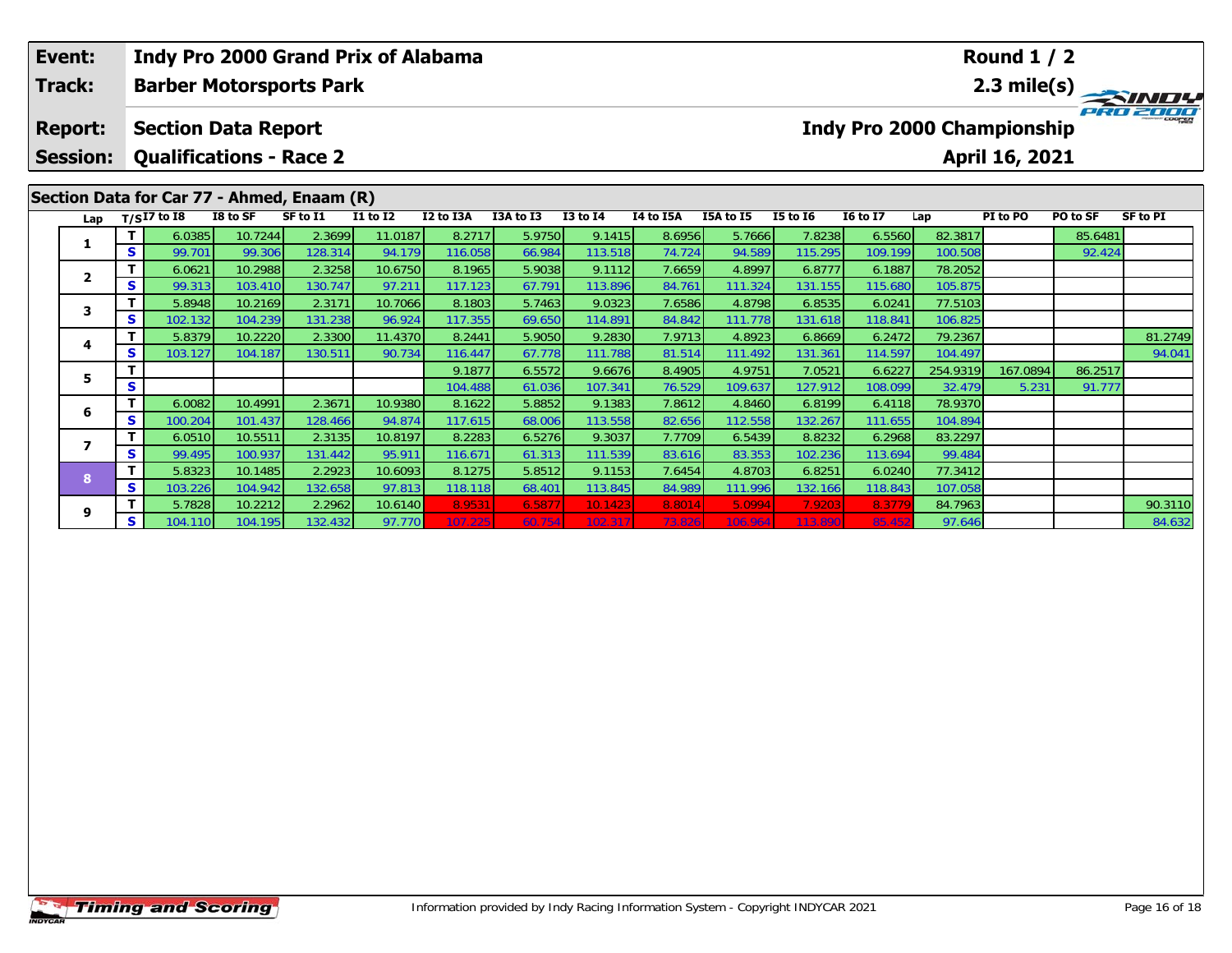| Event:<br>Track:                                                                                                                                                                                                                                           |    |                            |                    | <b>Indy Pro 2000 Grand Prix of Alabama</b><br><b>Barber Motorsports Park</b> |                   |                   |                  |                   | <b>Round 1 / 2</b><br>2.3 mile(s)                   |                  |                  |                  |                   |          |         |         |  |  |
|------------------------------------------------------------------------------------------------------------------------------------------------------------------------------------------------------------------------------------------------------------|----|----------------------------|--------------------|------------------------------------------------------------------------------|-------------------|-------------------|------------------|-------------------|-----------------------------------------------------|------------------|------------------|------------------|-------------------|----------|---------|---------|--|--|
| <b>Report:</b><br><b>Session:</b>                                                                                                                                                                                                                          |    | <b>Section Data Report</b> |                    | <b>Qualifications - Race 2</b>                                               |                   |                   |                  |                   | <b>Indy Pro 2000 Championship</b><br>April 16, 2021 |                  |                  |                  |                   |          |         |         |  |  |
| Section Data for Car 91 - Eves, Braden<br>I8 to SF<br>SF to I1<br>I1 to I2<br>I2 to I3A<br>I3A to I3<br><b>I3 to I4</b><br>I4 to I5A<br>I5A to I5<br><b>I5 to 16</b><br><b>16 to 17</b><br>PO to SF<br><b>SF to PI</b><br>$T/SI7$ to I8<br>PI to PO<br>Lap |    |                            |                    |                                                                              |                   |                   |                  |                   |                                                     |                  |                  |                  |                   |          |         |         |  |  |
| Lap                                                                                                                                                                                                                                                        |    |                            |                    |                                                                              |                   |                   |                  |                   |                                                     |                  |                  |                  |                   |          |         |         |  |  |
| 1.                                                                                                                                                                                                                                                         | S  | 5.8989                     | 10.2919            | 2.3177                                                                       | 10.8979           | 8.1901            | 5.8674           | 9.4702            | 10.3254                                             | 7.0885           | 12.6982          | 7.5810           | 90.6272           |          | 80.1809 |         |  |  |
|                                                                                                                                                                                                                                                            | T. | 102.061<br>5.9811          | 103.479<br>10.2681 | 131.204<br>2.3149                                                            | 95.223<br>10.7734 | 117.215<br>8.1847 | 68.212<br>5.8446 | 109.578<br>9.0407 | 62.930<br>7.5440                                    | 76.949<br>4.8475 | 71.037<br>6.8152 | 94.435<br>6.1486 | 91.363<br>77.7628 |          | 98.726  |         |  |  |
| $\mathbf{2}$                                                                                                                                                                                                                                               | s. | 100.658                    | 103.719            | 131.362                                                                      | 96.323            | 117.292           | 68.478           | 114.784           | 86.131                                              | 112.523          | 132.358          | 116.434          | 106.478           |          |         |         |  |  |
|                                                                                                                                                                                                                                                            | T. | 5.8069                     | 10.0777            | 2.2937                                                                       | 10.6182           | 8.1257            | 5.7375           | 8.9805            | 7.4869                                              | 4.8399           | 6.8084           | 6.0877           | 76.8631           |          |         |         |  |  |
| 3                                                                                                                                                                                                                                                          | S. | 103.678                    | 105.679            | 132.577                                                                      | 97.731            | 118.144           | 69.756           | 115.553           | 86.788                                              | 112.700          | 132.490          | 117.599          | 107.724           |          |         |         |  |  |
|                                                                                                                                                                                                                                                            | T  | 5.7827                     | 10.0127            | 2.7417                                                                       | 12.9213           | 10.0451           | 7.4066           | 14.8213           | 8.2730                                              | 4.8370           | 6.8257           | 6.0435           | 89.7106           |          |         |         |  |  |
| 4                                                                                                                                                                                                                                                          | S. | 104.111                    | 106.365            | 110.913                                                                      | 80.311            | 95.569            | 54.037           | 70.016            | 78.541                                              | 112.767          | 132.154          | 118.459          | 92.297            |          |         |         |  |  |
|                                                                                                                                                                                                                                                            | т  | 5.7467                     | 9.9879             | 2.2809                                                                       | 10.8041           | 8.1239            | 5.7746           | 9.0467            | 7.5200                                              | 4.8145           | 6.7964           | 6.0194           | 76.9151           |          |         |         |  |  |
| 5                                                                                                                                                                                                                                                          | S  | 104.764                    | 106.629            | 133.321                                                                      | 96.049            | 118.170           | 69.308           | 114.708           | 86.406                                              | 113.294          | 132.724          | 118.934          | 107.651           |          |         |         |  |  |
|                                                                                                                                                                                                                                                            | T. | 5.7306                     | 10.3063            | 2.3054                                                                       | 10.7765           | 8.1371            | 5.9016           | 9.0162            | 7.6760                                              | 4.8231           | 6.8123           | 6.1222           | 77.6073           |          |         | 75.6552 |  |  |
| 6                                                                                                                                                                                                                                                          | S  | 105.058                    | 103.335            | 131.904                                                                      | 96.295            | 117.978           | 67.817           | 115.096           | 84.650                                              | 113.092          | 132.414          | 116.937          | 106.691           |          |         | 101.027 |  |  |
| $\overline{\phantom{a}}$                                                                                                                                                                                                                                   | т  |                            |                    |                                                                              |                   | 8.4320            | 6.1489           | 9.1972            | 7.9648                                              | 4.8750           | 6.8037           | 6.2143           | 193.5088          | 115.9812 | 79.4108 |         |  |  |
|                                                                                                                                                                                                                                                            | S  |                            |                    |                                                                              |                   | 113.852           | 65.089           | 112.831           | 81.581                                              | 111.888          | 132.582          | 115.203          | 42.789            | 7.536    | 99.683  |         |  |  |
| 8                                                                                                                                                                                                                                                          | T. | 5.8583                     | 10.1097            | 2.2921                                                                       | 10.6855           | 8.0842            | 5.8058           | 9.0595            | 7.6051                                              | 4.8430           | 6.7698           | 5.9658           | 77.0788           |          |         |         |  |  |
|                                                                                                                                                                                                                                                            | S. | 102.768                    | 105.344            | 132.669                                                                      | 97.115            | 118.750           | 68.936           | 114.546           | 85.439                                              | 112.627          | 133.246          | 120.002          | 107.423           |          |         |         |  |  |
| 9                                                                                                                                                                                                                                                          |    | 5.6712                     | 10.1091            | 2.2712                                                                       | 10.6068           | 8.0543            | 5.7218           | 9.0097            | 7.5318                                              | 4.8216           | 6.9647           | 7.186            | 77.9491           |          |         | 79.2309 |  |  |
|                                                                                                                                                                                                                                                            | S  | 106.158                    | 105.351            | 133.890                                                                      | 97.836            | 119.191           | 69.948           | 115.179           | 86.271                                              | 113.127          | 129.517          | 99.61            | 106.223           |          |         | 96.467  |  |  |

**0**  $\begin{array}{|c|c|c|c|c|c|}\hline \textbf{S} & \textbf{S} & \textbf{S} & \textbf{S} & \textbf{S} & \textbf{S} & \textbf{S} & \textbf{S} & \textbf{S} & \textbf{S} & \textbf{S} & \textbf{S} & \textbf{S} & \textbf{S} & \textbf{S} & \textbf{S} & \textbf{S} & \textbf{S} & \textbf{S} & \textbf{S} & \textbf{S} & \textbf{S} & \textbf{S} & \textbf{S} & \textbf{S} & \textbf{S} & \textbf{S} & \textbf{S} &$